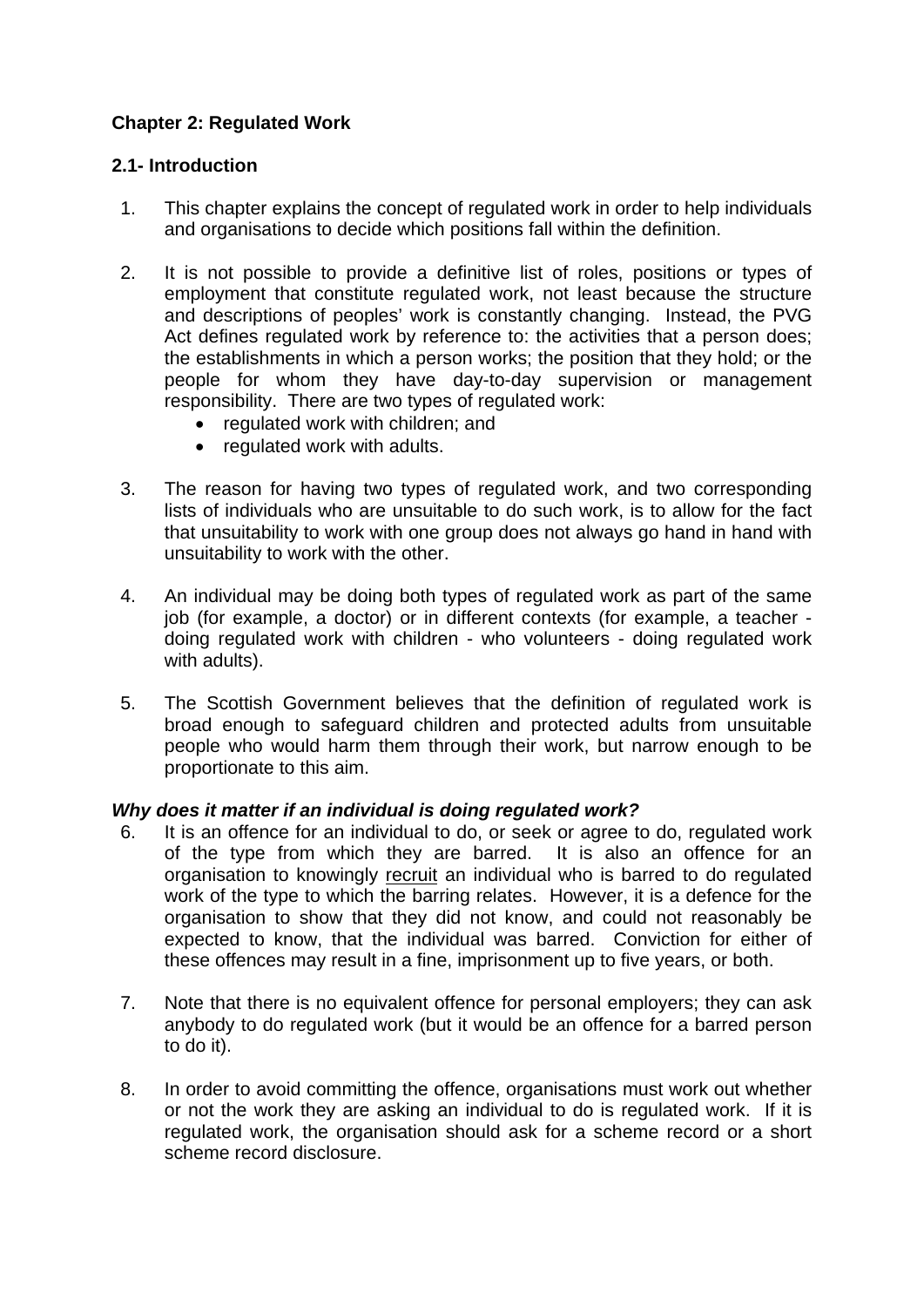#### *How to assess whether an individual is doing regulated work*

- 9. There are five steps to assessing whether an individual is doing regulated work:
	- **1) Is it work?** The meaning of work is explored in section 2.2.
	- **2) Who are they working with?** The definition of child and protected adult is set out in section 2.3.
	- **3) What do they do?** An explanation of regulated work with children is given at section 2.4 and regulated work with adults at section 2.5.
	- **4) Is it their normal duties?** The meaning of normal duties is elaborated at section 2.6.
	- **5) Are there any exceptions which apply?** There are some exceptions to what might otherwise be regulated work and these are explained at section 2.7.
- 10. It is suggested that these five steps are always followed in making any assessment. Note that not all steps are required in all cases.

### **2.2 – Step 1: Work**

- 11. Work is defined at section 95 of the PVG Act and it has a very broad meaning as work of any kind. Work includes: paid or unpaid work, being a foster carer, carrying out of the functions of any statutory office, work under a contract, and caring for or supervising individuals who are participating in any organised activity.
- 12. There are, however, some types of work that do not come within the scope of the PVG Scheme, for example, if it is done for an individual in the course of a family relationship. Work also does not come within the scope of the PVG Scheme if it is done for an individual in the course of a personal relationship for no commercial consideration.
- 13. This means that a mother employing her brother to look after her child (a family relationship) does not constitute work for the purposes of the PVG Scheme, whether or not she pays her brother. Also, a mother employing a friend to look after her child would not constitute work if there was no payment. However, if the friend received payment, it would constitute work. In this latter case, it would be an offence for a barred individual to accept payment from the mother for babysitting (because it is regulated work) but not for the mother to employ the barred individual (because she is a personal employer).
- 14. Where an adult intended to employ and pay a friend to be, for example, a carer, then the friend would be doing work and similar considerations apply. However, only if the role constituted regulated work would the person be a protected adult.
- 15. Family has its dictionary meaning and includes parents, aunts, uncles, grandparents, siblings, children and grandchildren etc. But family relationship also includes a relationship between two individuals who live in the same household and treat each other as though they were members of the same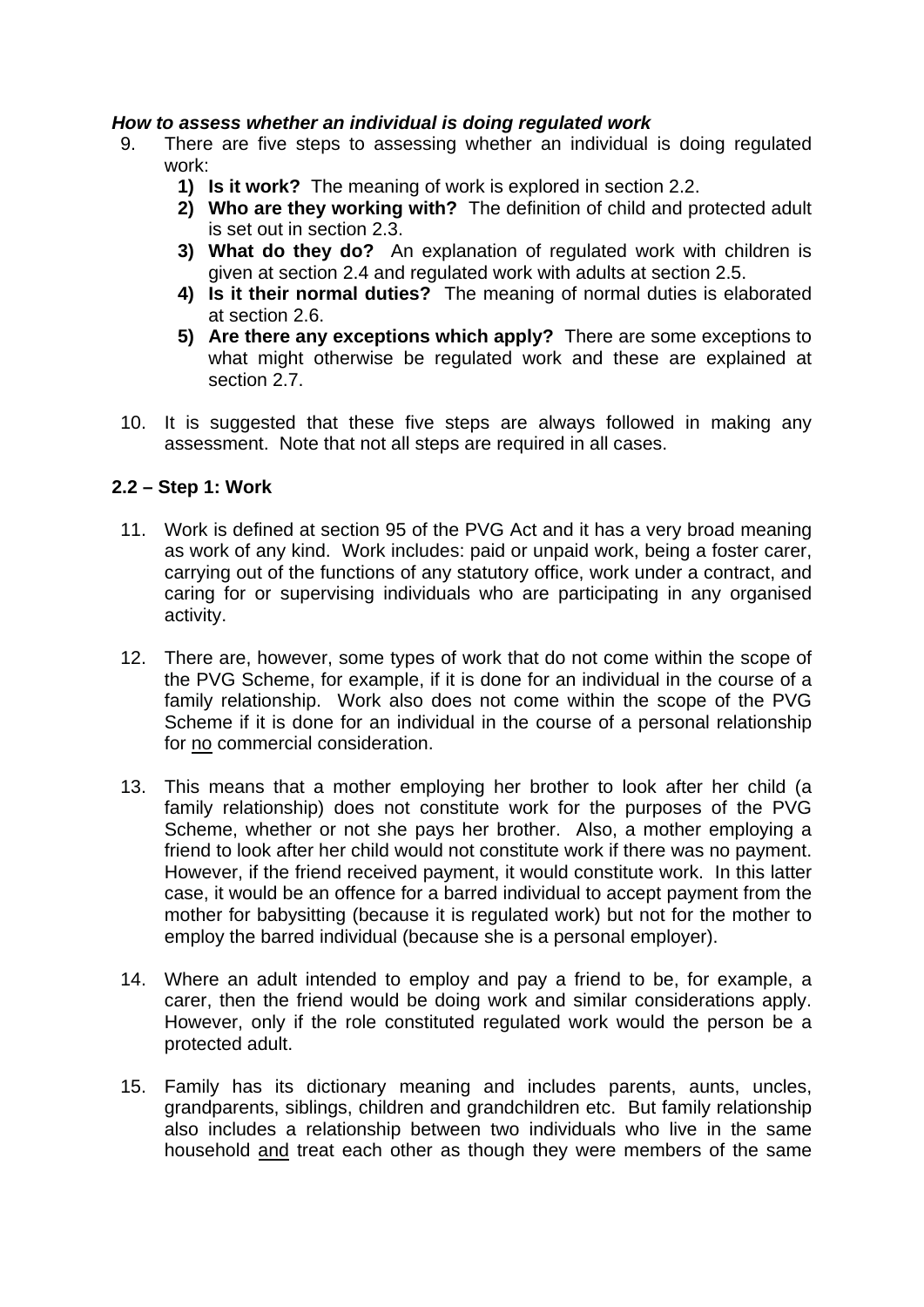family<sup>1</sup>. This means that, for example, a child, his mother, her unmarried partner and his child all living in one house would all be regarded as having a family relationship.

16. With self-help or support groups, it is important to consider whether the individuals meet as friends to provide support and help to each other or whether it is a service provided by an organisation. A self-organised group of individuals getting together to support each other is not doing work. If the group asks an individual to lead it, the individual may be working (but the recipients will not be protected adults because the individual is not providing a care service of the type which would make the individuals protected adults).

## **2.3 – Step 2: Defining children and protected adults**

17. The PVG Act provides for the protection of two vulnerable groups: children, and protected adults.

## *Child - definition*

18. Section 97 defines a child as an individual under the age of 18 years.

### *Protected adult - definition*

19. Section 94 defines protected adult. A protected adult is defined as an individual aged 16 or over who is provided with (and thus receives) a type of care, health, support or welfare service. Protected adult is therefore a service based definition and avoids labelling adults on the basis of their having a specific condition or disability.

#### What services make a person a protected adult?

20. There are four categories of services receipt of any one of which makes an individual a protected adult<sup>2</sup>:

# **1. Registered**<sup>3</sup>  **care services**

A service by a person carrying on:

- (a) a support service,
- (b) an adult placement service,
- (c) a care home service, or
- (d) a housing support service.

#### **2. Health services**

A service provided or secured by a public health body<sup>4</sup> concerning the treatment, care and support of, and provision of advice and assistance to individuals in relation to health and well-being, or similar services provided by an independent health care service<sup>5</sup> provider.

1

<sup>1</sup> Section 95(5) of the PVG Act.

 $2$  See section 94 of the PVG Act and the Protection of Vulnerable Groups (Scotland) Act 2007 (Prescribed Services) (Protected Adults) Regulations 2010 (SSI 2010/161).<br><sup>3</sup> Registered under Part 5. Chapter 3 of the Public Services Reform (Scotland) Act 2010.

<sup>&</sup>lt;sup>3</sup> Registered under Part 5, Chapter 3 of the Public Services Reform (Scotland) Act 2010.<br><sup>4</sup> Acting in exercise of functions conferred by the National Health Service (Sectland) Act *i* 

 $^4$  Acting in exercise of functions conferred by the National Health Service (Scotland) Act 1978.<br>5 Independent bealth care service is defined in eastion 10F(2) of the National Health Service.

<sup>&</sup>lt;sup>5</sup> Independent health care service is defined in section 10F(2) of the National Health Service (Scotland) Act 1978.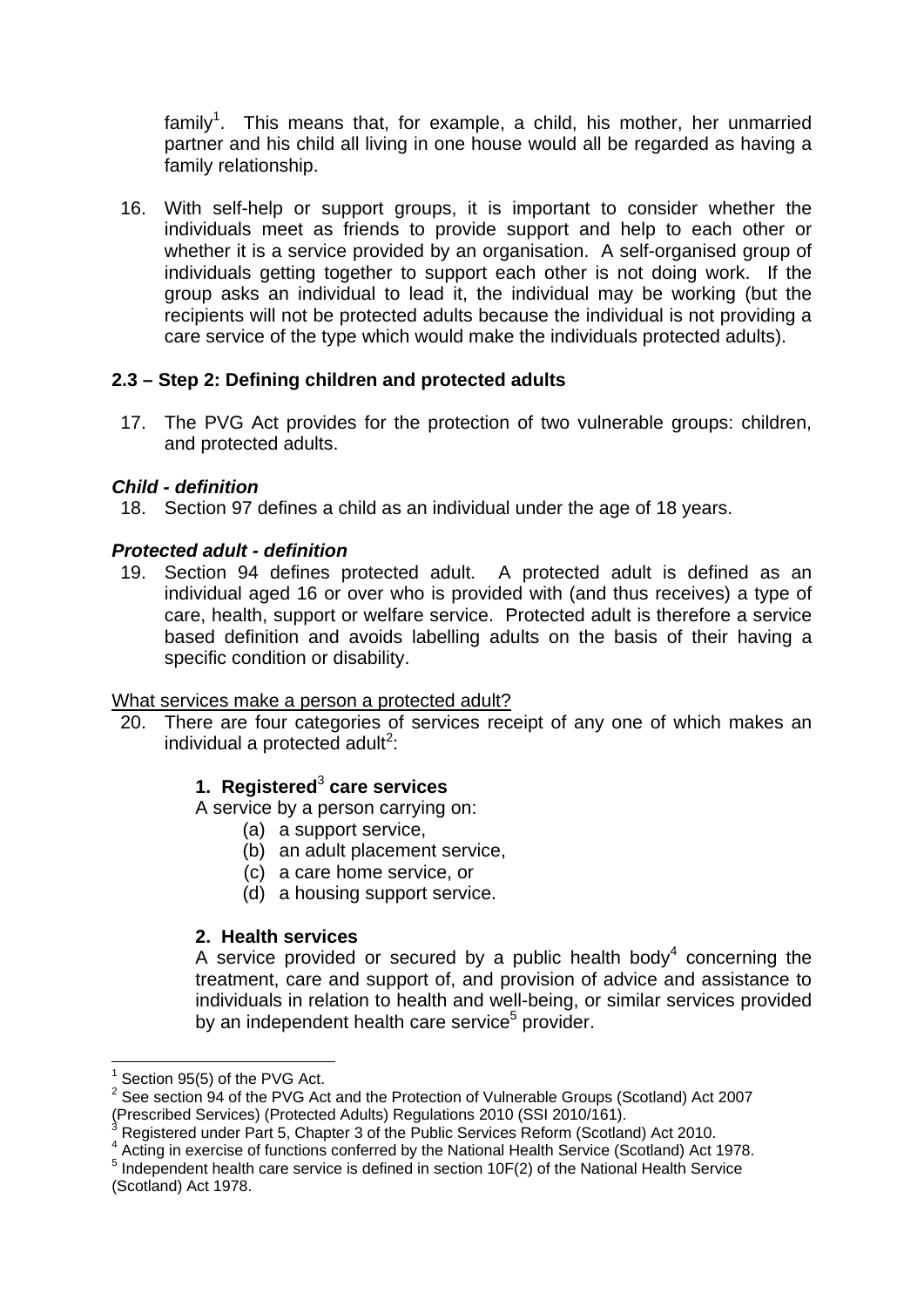## **3. Community care services**

Social work and mental health services provided or secured by a council, or self-directed support paid for by a council. Further guidance about community care services is available on Disclosure Scotland's website at: http://www.disclosurescotland.co.uk/publications/documents/2013095Sept ember-GuidanceonCommunityCareServices.pdf

### **4. Welfare services**

A welfare service includes any service which provides support, assistance, advice or counselling to individuals with particular needs, meeting the following conditions. The service must be a service that:

- (a) is provided in the course of work to one or more persons aged 16 or over,
- (b) is delivered on behalf of an organisation,
- (c) requires training to be undertaken by the person delivering the service,
- (d) has a frequency and formality attached to the service, and
- (e) either
	- (i) requires a contract to be agreed between the service provider and the recipient of the service prior to the service being carried out, or
	- (ii) is personalised to an individual adult's needs.

#### More about welfare services

- 21. In order to qualify as a welfare service, the service must include all the mandatory elements (a) to (d) above and, in addition, one or other of the elements in (e).
- 22. With regard to "training" (paragraph (c)), this test may be met by training which is not specialist or related to a professional qualification. As a matter of good practice, organisations asking their workers to provide welfare services should ensure that those workers have, at the very least, some basic training which is relevant to the service being delivered. For example, an organisation should train their workers to ensure that the worker is aware of:
	- the worker's duties:
	- the client's needs and how the worker should deliver the services to address those needs;
	- the standards of conduct, any code of practice or statutory duties;
	- how to escalate any concerns; and
	- where to turn for advice or guidance.
- 23. A "frequency and formality attached to the service" (paragraph (d)) means that the worker delivering the service should not be merely doing so on an informal, unforeseen or ad-hoc basis.
- 24. Note that the service must be also provided to individuals with particular needs. Particular needs are those over and above the general needs that any individual might have. It MUST be remembered that just having contact with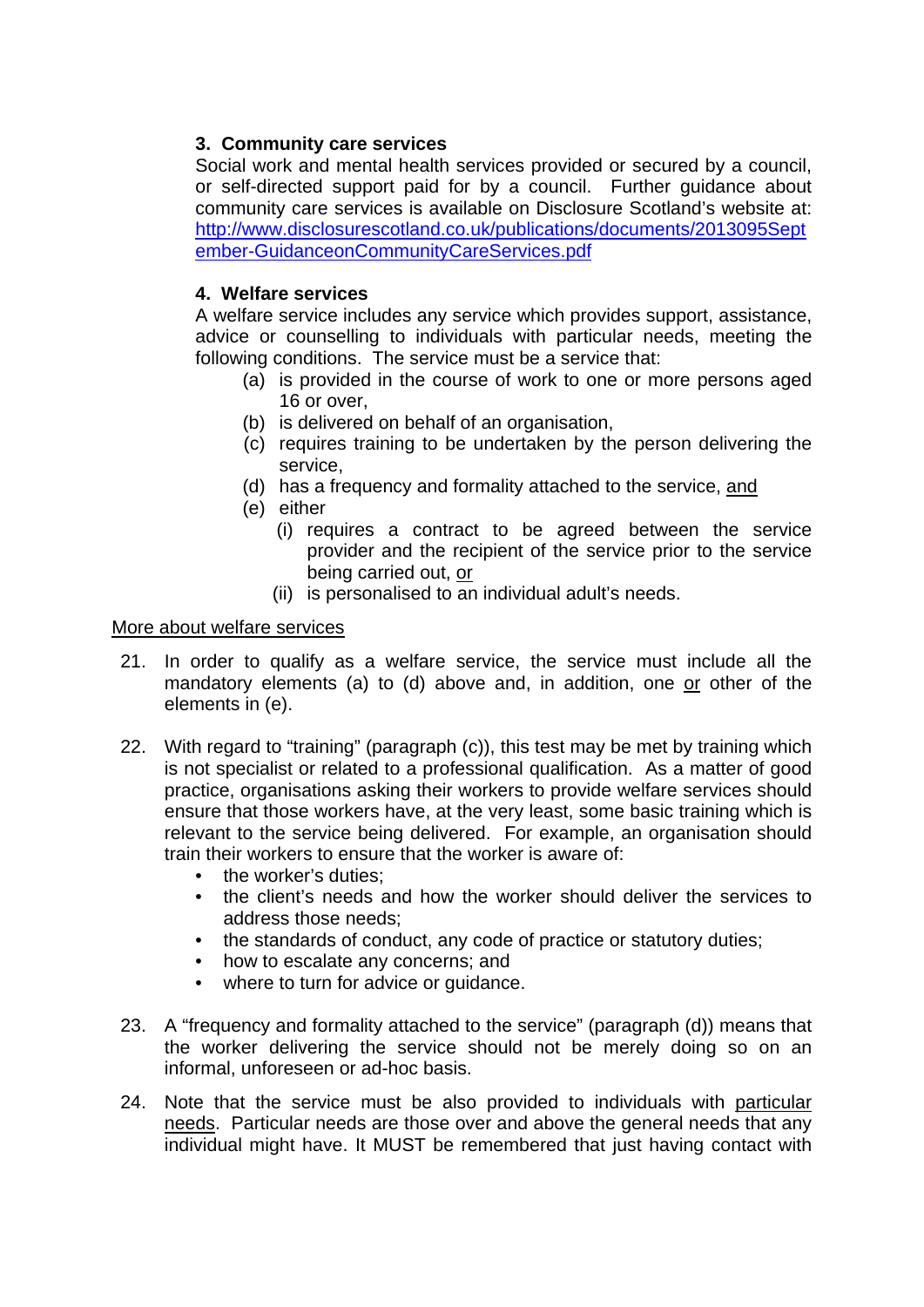an individual with particular needs does not in itself qualify the role as regulated work. The role must meet the legislative definition of regulated work.

- 25. A particular need is a specific requirement an individual may have arising from either, physical or mental illness, or physical or mental disability which may disadvantage that person when compared to the rest of society. For example, the need for regular meals is a general need (everyone needs this) but the need for assistance in preparing meals is a particular need (only some people in the general population need that assistance). Similar arguments apply to: for example, personal care, washing, cleaning, access to shops, services and social contact. Everybody shares the need for these things, but some individuals (with particular needs) require specific assistance with them.
- 26. The following individuals may have particular needs:
	- individuals with (temporary or permanent) physical capacity issues above and beyond the normal course of events, that is, not including ailments which affect everyone from time to time such as colds or flu;
	- individuals with (temporary or permanent) mental disorder (that is, mental illness, learning disability or personality disorder);
	- individuals with degenerative diseases;
	- generally, individuals who suffer a prolonged impairment in doing ordinary tasks necessary to support their work or home life.
- 27. People do not have particular needs by virtue of the following alone:
	- people with debt problems;
	- people who do not have English as a first language;
	- people in detention;
	- the jobless, or otherwise economically deprived;
	- people in receipt of state benefits;
	- people with literacy or numeracy problems (although these may be symptoms of a condition which does give rise to particular needs); nor
	- friends or relatives of protected adults or individuals with particular needs.
- 28. We have agreed, although it is not provided for directly in the legislation, that this definition of particular needs applies to all welfare services. So unless a service is provided to adults with particular needs it is not a welfare service.

#### Other considerations

29. Most adults are likely to be a protected adult at some time in their lives, for example receiving treatment in hospital or receiving care in later life. But an individual is only a protected adult at the time they receive the service. For example, care home residents are protected adults at all times when they are in their care home. But other adults will only be protected for limited periods, for example, while receiving dental treatment.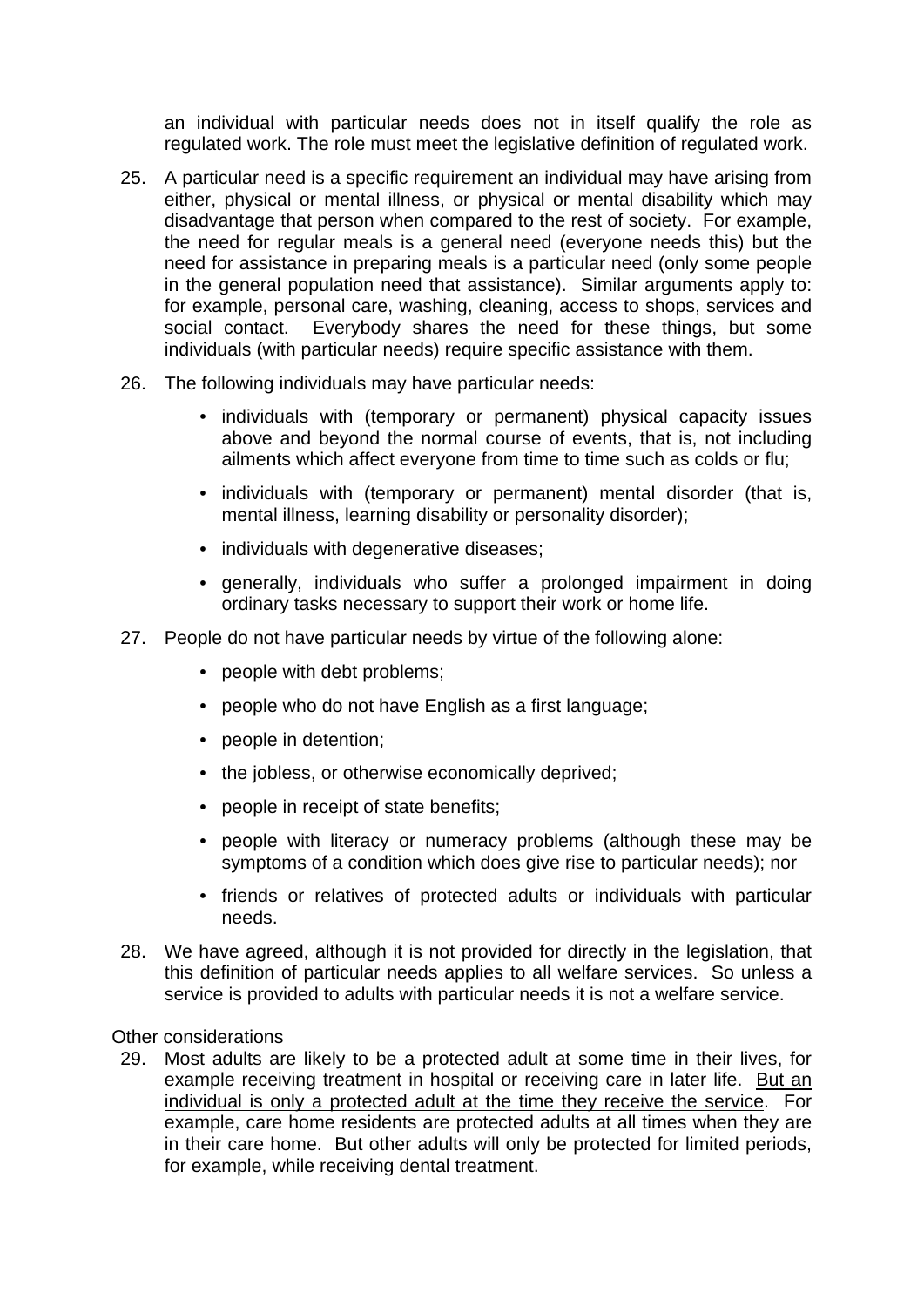#### *Child and protected adult overlap*

30. It is possible for 16 and 17 year-olds to be both children and protected adults. The assessment as to whether or not they are protected adults is no different to that undertaken in respect of any other adult.

### **2.4 – Step 3: Regulated work with children**

- 31. Regulated work with children is defined at schedule 2 of the PVG Act. The original definition in the Act has been amended by Scottish Statutory Instrument 2010 No 446. The definitive reference point for regulated work with children is schedule 2 of the PVG Act (as amended) and this should be consulted in case of doubt. It is important to note that by no means all individuals who come into contact with children through their work are doing regulated work with children.
- 32. This section focuses on work which may be within scope of regulated work with children:
	- (a) a position whose normal duties include carrying out particular activities;
	- (b) a position whose normal duties include work in particular establishments;
	- (c) particular positions of trust or responsibility; or
	- (d) a position whose normal duties include the day to day supervision or management of an individual doing regulated work with children by virtue of the activities the individual carries out or work the individual does in establishments.
- 33. It is important to read section 2.6 about normal duties and section 2.7 to see whether an exception applies. Note that normal duties can affect the assessment of: work carrying out activities; work in establishments; and day to day supervision or management of an individual carrying out those activities or working in those establishments. But it does not affect the particular positions of trust and responsibility – an individual who works in one of those positions will always be doing regulated work. Where there are exceptions which apply to the type of work listed below, these are referenced by numbers in square brackets and further explanation can be found in section 2.7. In summary, the exceptions are:
	- [1] Incidental activity
	- [2] Work with children themselves in work
	- [3] Work with children themselves in employment
	- [4] Opportunity for contact
	- [5] Incidental activity (caring for adults)
	- [6] Establishments: children
	- [7] Establishments: adults.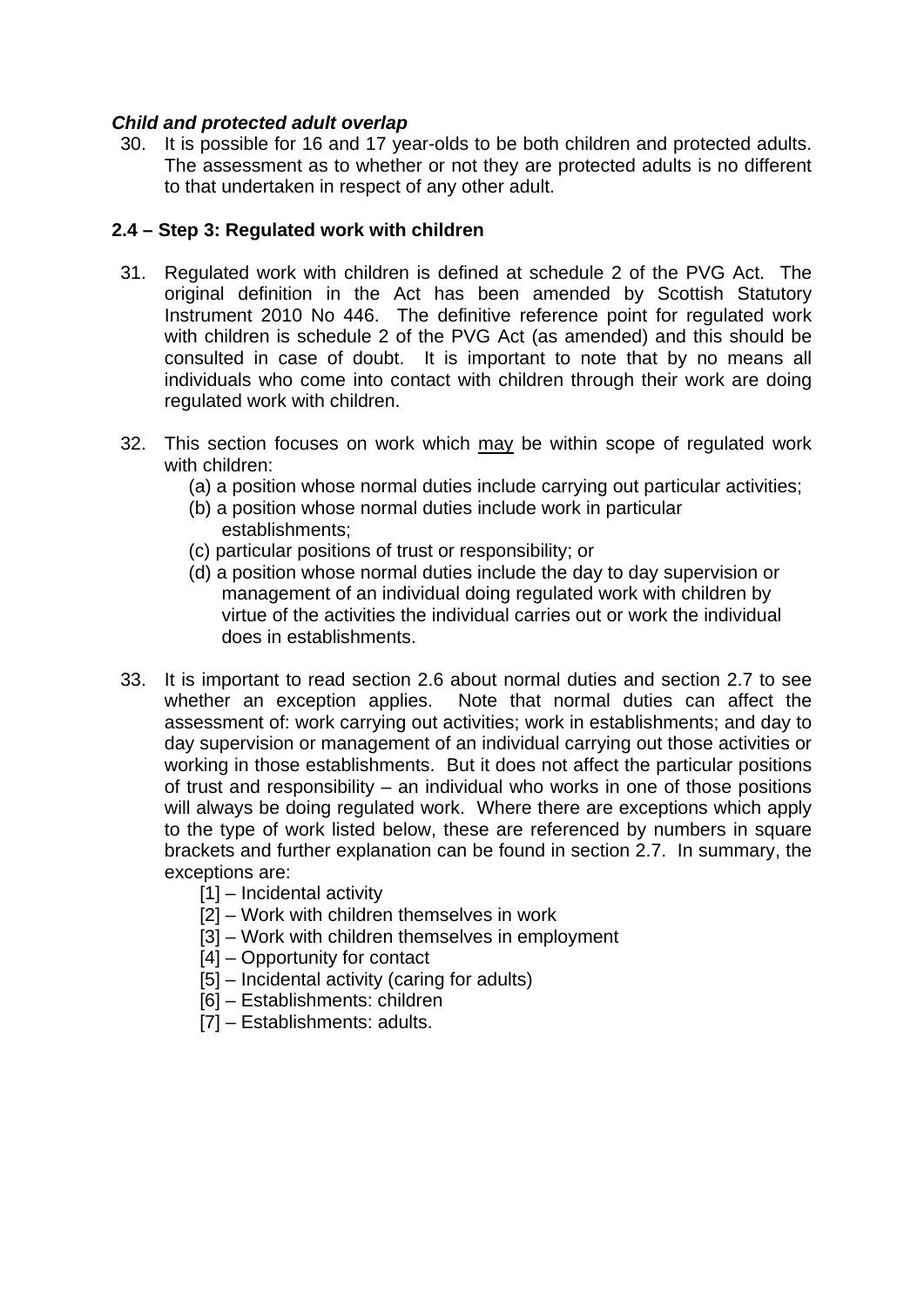# *Activities*

- 34. An individual may be doing regulated work with children if their work involves any of the following activities (as part of their normal duties):
	- Caring for children. [1], [2]
	- Teaching, instructing, training or supervising children. [1], [2]
	- Being in sole charge of children (see below). [2], [3]
	- $\bullet$  Unsupervised contact with children $\frac{1}{6}$  under arrangements made by a responsible person (see below). [2], [3]
	- Providing advice or guidance to a child or to particular children which relates to physical or emotional well-being, education or training (see below). [1], [2]
	- Moderating a public electronic interactive communication service which is intended for use wholly or mainly by children (see below).
	- Providing, or working for an organisation which provides, a care home service<sup>7</sup> which is provided exclusively or mainly for children. [4]
	- Providing, or working for an organisation which provides, an independent health care service<sup>8</sup> which is provided exclusively or mainly for children. [4]
	- Work on any part of day care premises<sup>9</sup> at times when children are being looked after in that part.
	- Being a host parent<sup>10</sup> (see below).

# Being in sole charge of children

35. Being in sole charge of children might include, for example: a contracted taxi or minibus driver taking children to school classes but this only applies if no escort is present. If an escort is present then it is they who are in regulated work not the driver; the operator of a bouncy castle, where parents may be absent and the individual does have charge of what happens on the castle. It may also capture some aspects of school trips where a helper is not undertaking other kinds of activity which qualify as regulated work, for example, escorting a group of children between venues.

Unsupervised contact with children

- 36. Unsupervised contact with children under arrangements made by a responsible person is regulated work with children.
- 37. The PVG Act defines "unsupervised contact with children" to mean contact with children in the absence of—
	- (a) a responsible person;
	- (b) a person doing regulated work with children by virtue of caring, teaching, instructing, training, supervising or being in sole charge of children; or

 $\overline{\phantom{a}}$  $6$  Defined at paragraph 1A of schedule 2 as amended.

 $7$  "Care home service" has the same meaning as in schedule 12 of the Public Services Reform (Scotland) Act 2010.<br><sup>8</sup> "Independent health care service" is defined in section 10F(2) of the National Health Service

<sup>(</sup>Scotland) Act 1978<mark>.</mark><br><sup>9</sup> "Day care premises" means premises at which day care of children, within the meaning of schedule 12 of the Public Services Reform (Scotland) Act 2010, is provided.<br><sup>10</sup> See paragraph 2A and 11A of schedule 2 as amended.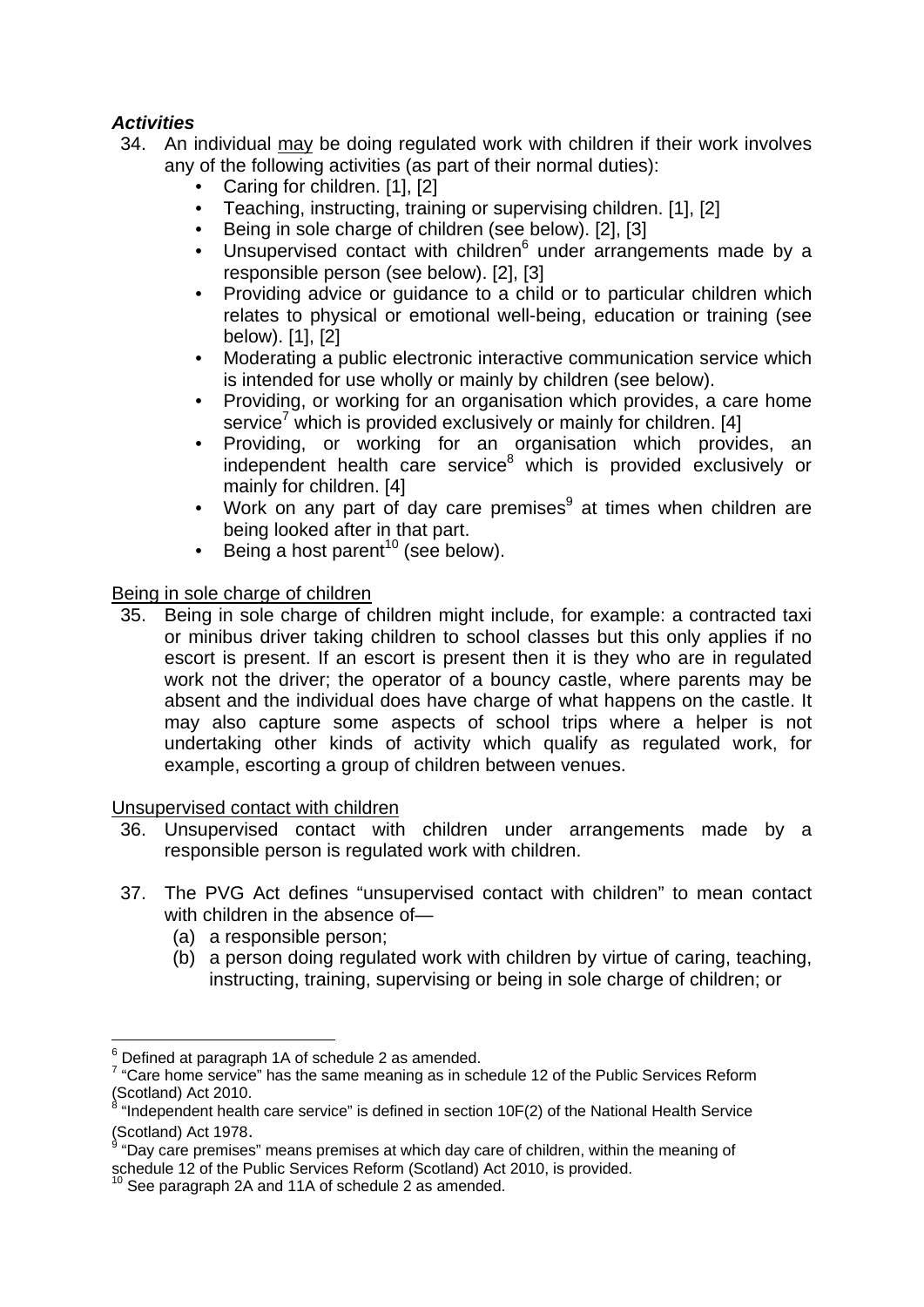- (c) an individual who, in relation to a child, has agreed to supervise the contact under arrangements made by the child's parent or guardian or any person aged 18 or over with whom the child lives in the course of a family or personal relationship.
- 38. The PVG Act defines "responsible person" to mean, in relation to a child, any of the following persons—
	- (a) the child's parent or guardian;
	- (b) any person aged 18 or over with whom the child lives;
	- (c) the person in charge of any establishment in which the child is accommodated, is a patient or receives education (and any person acting on behalf of such a person);
	- (d) a person who provides day care of children, within the meaning of section 47, read with schedule 12 of the Public Services Reform (Scotland) Act 2010 (2010 asp 8);
	- (e) any person holding a particular position of trust and responsibility; and
	- (f) a charity trustee of a children's charity.
- 39. Family relationship and personal relationship have the same meanings as in section 95 (meaning of "work") of the PVG Act.
- 40. Note that any contact with the child which is supervised by a person who has agreed to do so with the child's parent, guardian or any other adult with whom the child lives is not unsupervised contact. The parent, guardian or adult resident must have agreed to the supervision of the contact by the friend or relative. Unsupervised contact with a child can only arise if the responsible person has made an arrangement with a person who is not caring for, teaching etc. or being in sole charge of that child, and it is subject to the usual rules about family and personal relationships.
- 41. For example, suppose a voluntary organisation organises a pantomime trip by coach involving the organiser (adult A) and the coach driver (adult B). Thirty children come along, twenty-eight accompanied by a parent but two come unaccompanied. Ordinarily, the fact that two children did not have a parent with them would mean that adult A would be doing regulated work because as organiser of the trip they would have the responsibility for care of the children who do not have a parent present . However, where the parents of those two children agree to nominate another parent on the trip to supervise their children in respect of contact with adults A and B, the provision in paragraph 33(c) above engages. That means that A and B's contact would not be 'unsupervised contact with children' because another parent would be looking after the two children. And as long as that parent was doing so in the course of a personal relationship and for no commercial gain they too would not be doing regulated work. This means that no-one on the trip is doing regulated work with children, so long as each child is supervised either by a responsible person or by someone nominated by the responsible person for that child.
- 42. The meaning of "agreed" in the preceding example does not require such agreement to be in writing, but any organisation not requiring PVG Scheme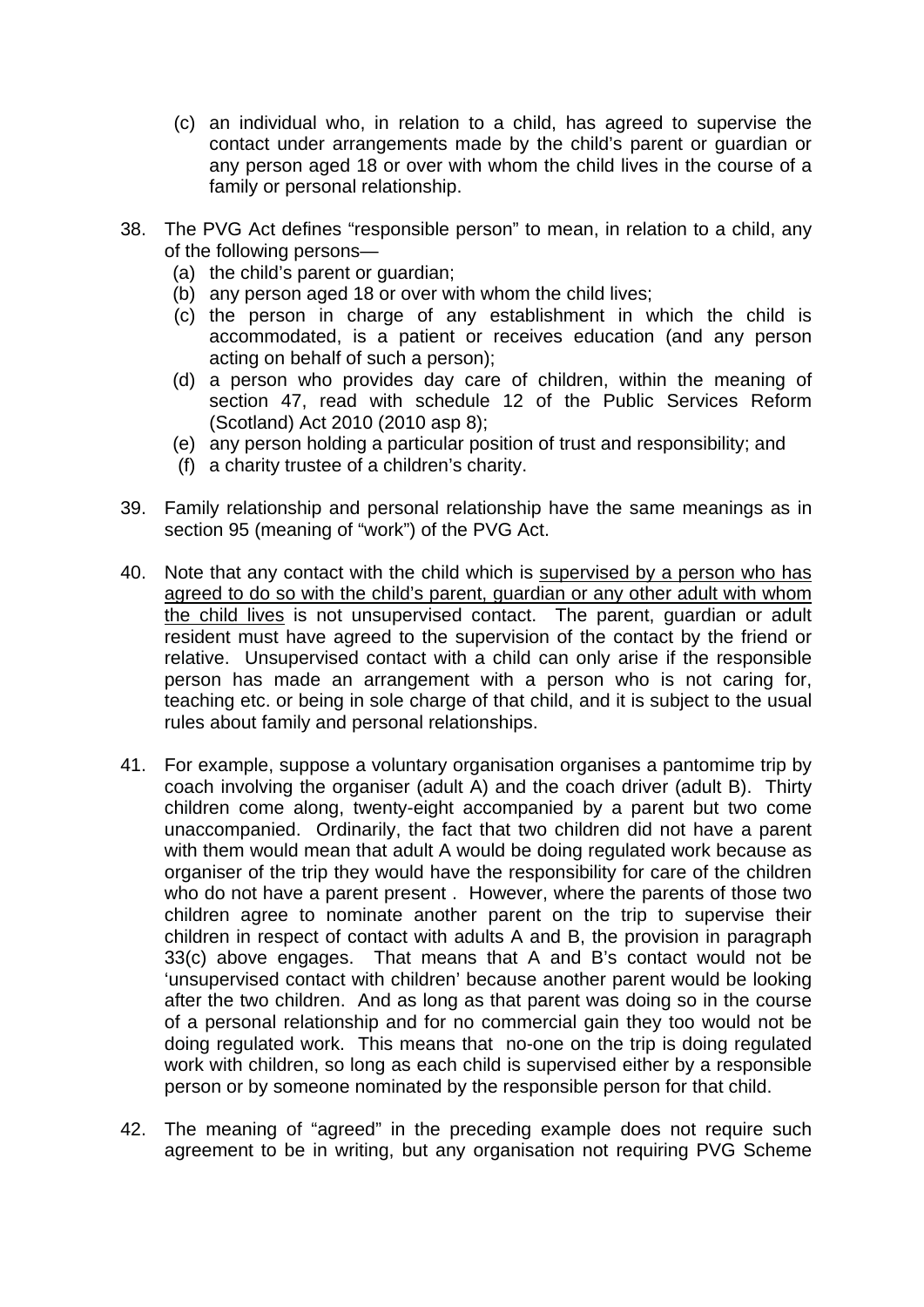membership on the basis of such agreement should make a contemporary record of it.

Providing advice or guidance to children

43. Providing advice or guidance to children covers positions such as workers on telephone advice lines and children's magazine agony aunts. The provision does not cover general broadcasting to children, such as children's television or radio programmes. Advice or guidance in relation to spiritual matters or spiritual well-being is considered to be captured by advice on emotional wellbeing and so is within the scope of this provision.

#### Moderating a public interactive communication service

- 44. The PVG Act states that a person moderates such a service if, for the purpose of protecting children, the person has any function relating to—
	- (a) monitoring the content of matter which forms any part of the service,
	- (b) removing matter from, or preventing the addition of matter to, the service, or
	- (c) controlling access to, or use of, the service.
- 45. But a person only moderates such a service as mentioned in sub-paragraph (b) or (c) if the person has—
	- (i) access to the content of the matter, or
	- (ii) contact with users of the service.
- 46. This covers positions such as those involved in moderating Internet chat rooms intended for use by children where the individual has a role in protecting those children from harm. It does not cover incidental use by children of chat rooms intended for use by adults. It does not cover staff involved in maintaining and supporting such services whose function is not related to child protection, for example, engineers.

#### Being a host parent

1

47. Provision in respect of host parenting captures overnight accommodation provided in family homes as part of school exchange programmes and visits, trips or excursions arranged by many voluntary, public and private organisations. (Note that this does not include foster caring, for which specific provision is made elsewhere<sup>11</sup>.) Host parenting must fall within the definition of work, otherwise it cannot be regulated work (see section 2.2). So the provision applies both to arrangements made by a council, a charity or other organisation and to private hosting arrangements where this is for commercial consideration (that is, those made directly between the parent of the child and the host parent where this is not within the context of a family or personal relationship). But the provision does not apply to any arrangements made in the course of a family relationship (whether or not a payment is made) or in the course of a personal relationship for no commercial consideration, for example where the child stays over at a friend's house.

 $11$  At sections 95 and 96 and paragraph 26 of schedule 2 to the PVG Act.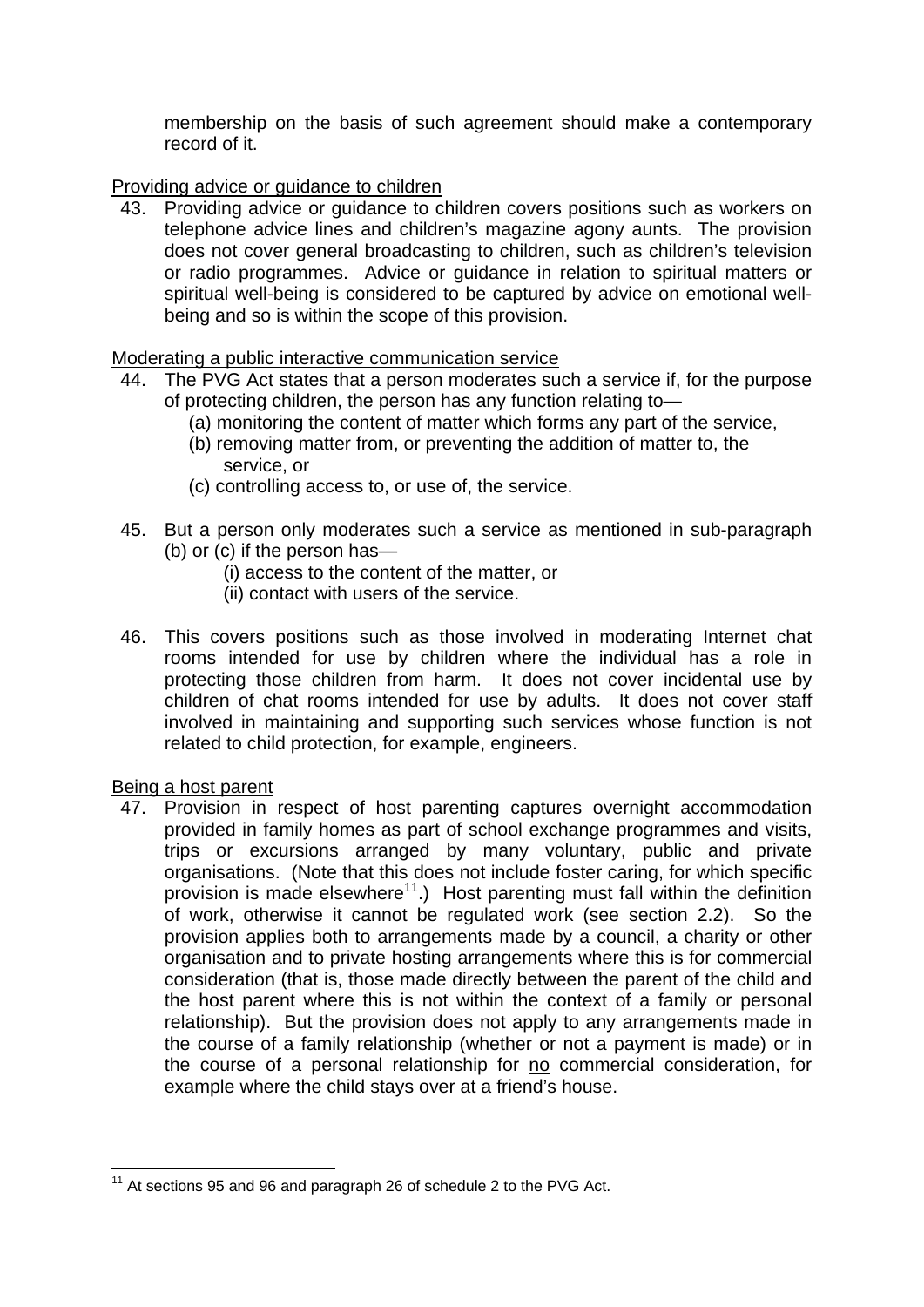- 48. To be host parenting, the overnight accommodation has to be provided as if the child were part of that person's family. This excludes any person working in a hotel or B&B providing accommodation for children on a commercial basis on similar terms as they would for other clients.
- 49. The offences at sections 35 and 36 of the PVG Act do not apply to host parenting, as they do to other types of regulated work. This means that it is not an offence for an organisation to appoint a barred individual as a host parent. Please note that if a person is a barred individual organisations will not receive a disclosure record. Section 34 does still apply which means that it will always be an offence for an individual to work as a host parent if barred from doing regulated work with children. Organisations are still under the same duty to refer individuals who become unsuitable to be host parents as they are in respect of their employees and other workers (see chapter 5).
- 50. Individuals aged 16 or over living in the same household as the host parent(s) are not eligible for disclosures under the PVG Scheme but are eligible for an enhanced disclosure<sup>12</sup>. In theory, the decision to check these individuals is not contingent upon the decision in respect of checking the host parent(s) but, in practice, there would need to be an extremely strong justification for checking these individuals if the host parent(s) themselves were not required to obtain a disclosure under the PVG Scheme.
- 51. The PVG Act effectively gives organisations a free hand in determining whether or not to require PVG Scheme membership or disclosure records for host parenting activities. But organisations should exercise their discretion using a risk-based assessment and ensure that the measures are evenhanded and fair. Organisations should:
	- apply coherent criteria to all potential host parents in the same way (that is, not just require checks of only some parents who appear to be less suitable than others);
	- identify those criteria in advance and share them with potential host parents;
	- pay heed to any guidance or directions issued by relevant local bodies, such as local authorities; and
	- have regard to how other similar organisations manage similar host parenting activities.
- 52. Factors that organisations may wish to consider in determining whether to require PVG scheme membership for host parents include:
	- the duration of the stay:
	- whether the children have the opportunity to meet responsible adults other than the host parents on a daily basis (that is, the opportunity to report concerns about the host parent to another responsible adult);
	- the views of the "sending" organisation / parents of the children; and
	- the age and vulnerability of the children.

<sup>&</sup>lt;u>.</u> <sup>12</sup> Under provision made in the Police Act 1997 (Criminal Records) (Scotland) Regulations 2010 (SSI 2010/168).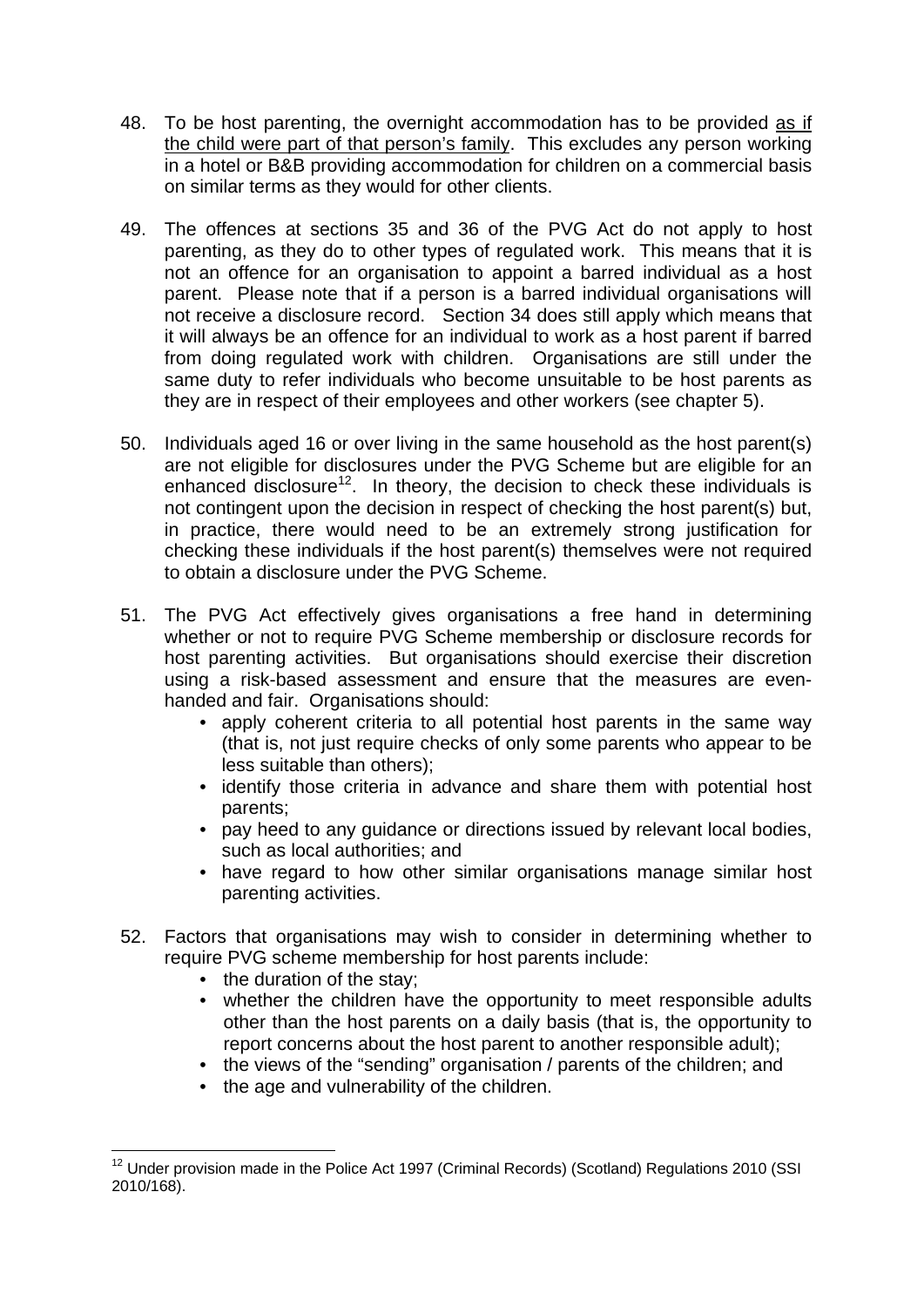53. Organisations should be careful about assuming that just because an individual has children of their own or has done host parenting before that these factors alone make them suitable to do host parenting.

### *Establishments*

- 54. An individual may be doing regulated work with children if they work in any of the following establishments (as part of their normal duties):
	- An institution which is exclusively or mainly for the detention<sup>13</sup> of children. [6]
	- A hospital<sup>14</sup> which is exclusively or mainly for the reception and treatment of children. [6]
	- A school $15$ . [6]
	- A further education institution<sup>16</sup>. [6]
	- A hostel used mainly by pupils attending a school or further education institution. [6]
	- A home which is exclusively or mainly for children and is provided by a council under social work<sup>17</sup> or mental health legislation<sup>18</sup>. [6]
- 55. One exception applies to positions in all these establishments, namely that such positions are not regulated work unless doing anything permitted or required in connection with the position gives the person the opportunity to have unsupervised contact with children. This is explained in section 2.7.

#### *Positions*

- 56. An individual is doing regulated work with children if they hold any of the following positions (note there is no normal duty qualification or other exceptions which apply):
	- Manager, or member of a governing body, body of trustees or other body responsible for the management, of a school, further education institution or hostel – as defined in establishments (but not a member of a council).
	- Member of certain<sup>19</sup> council committees, joint committees or sub-committees concerned with the provision of education, accommodation, social services or health care services to children.
	- Member of a children's panel.
	- Member of a Safeguarders Panel.
	- Member of Children's Hearings Scotland.
	- Member of an area support team.

<sup>&</sup>lt;sup>13</sup> "Detention" means detention by virtue of an order of a court or under an enactment.

 $14$  "Hospital" has the meaning given by section 108(1) (interpretation) of the National Health Service (Scotland) Act 1978.<br><sup>15</sup> "School" has the same meaning as in the Education (Scotland) Act 1980.

 $16$  "Further education institution" means a body listed under the heading "Institutions formerly eligible for funding by the Scottish Further Education Funding Council" in schedule 2 to the Further and Higher Education (Scotland) Act 2005 (asp 6) or a college of further education which is assigned to a regional strategic body by order made under section 7C(1) of the Act.

 $17$  Section 59 (provision by councils of residential and other establishments) of the Social Work  $($ Scotland) Act 1968.

<sup>18</sup> Section 25 (provision of care and support services by local authority) of the Mental Health (Care and Treatment) (Scotland) Act 2003.

 $19$  See paragraph 19 of schedule 2 for full details.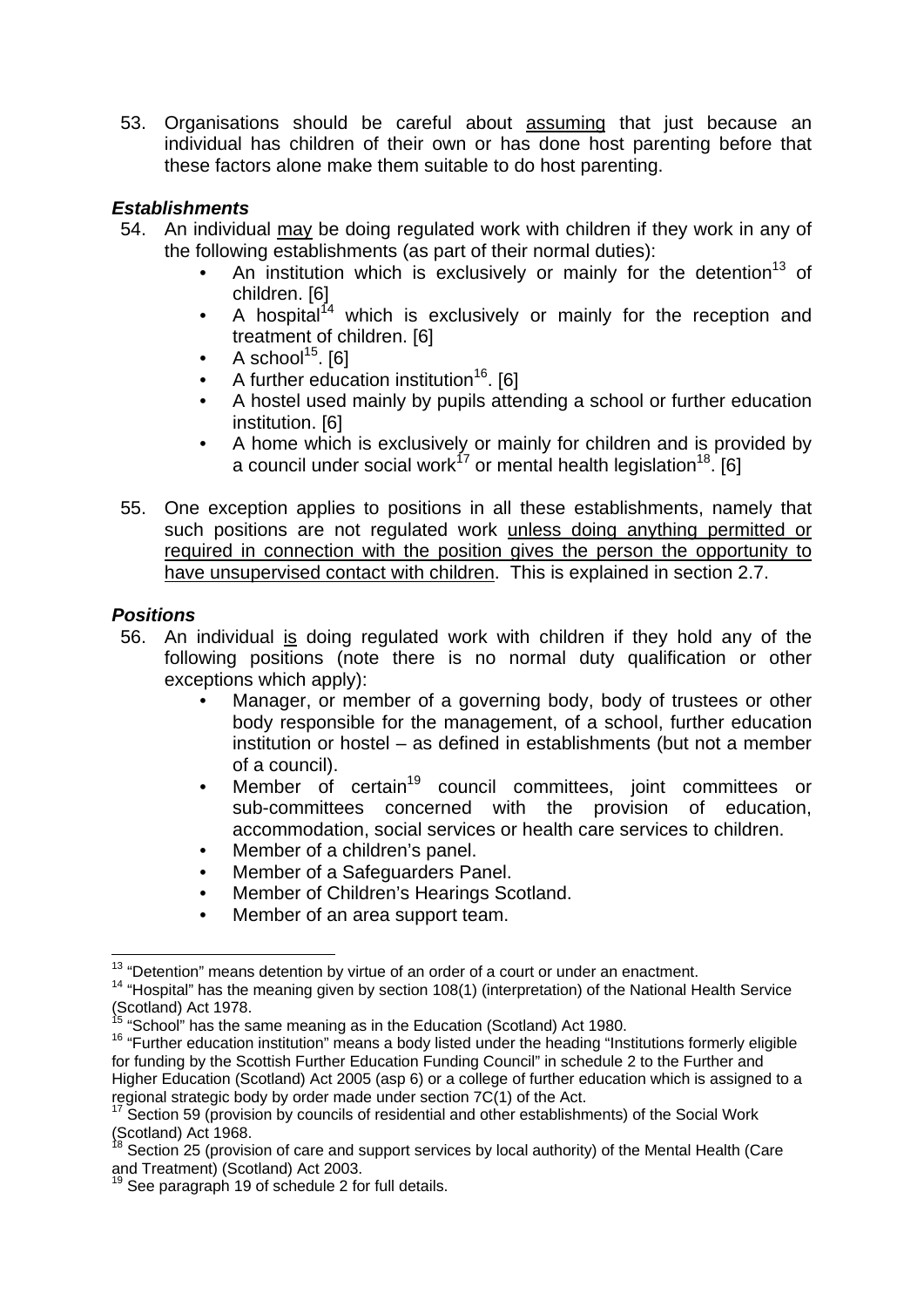- Staff of Children's Hearings Scotland.
- Member of the Scottish Children's Reporter Administration.
- Staff of the Scottish Children's Reporter Administration.
- National Convener of Children's Hearings Scotland.
- Principal Reporter
- Chief social work officer of a council.
- Chief education officer (however called) of a council.
- Commissioner for Children and Young People in Scotland or member of that Commissioner's staff.
- Registrar of Independent Schools in Scotland.
- Foster carer $^{20}$ .
- Charity trustee of a children's charity (see below).
- 57. These positions cover work which might not otherwise be regulated work. These are positions which, by their very nature, put the post-holder in a position of power and trust in respect of children and those who work with children and could enable the post-holder to have or seek access to children. Additionally, some of these positions give the post-holder the power to influence or determine recruitment decisions or organisational policy and practice. A post-holder in one of these positions is doing regulated work with children without exception (that is, there is no normal duties test and it is immaterial whether or not the post-holder is or is not covered by any other provision in schedule 2).

#### Charity trustee

- 58. All trustees of children's charities are doing regulated work. The PVG Act defines a children's charity<sup>21</sup> as a charity whose—
	- (a) main purpose is to provide benefits for children, and
	- (b) principal means of delivery of those benefits is by its workers doing regulated work with children.

An individual works for a charity if the individual works under any arrangements made by the charity.

- 59. This definition means that a charity whose main purpose is directed at the general population as a whole is not a childcare charity even if services exclusive to children are provided. A charity trustee cannot be in both workforces as a result of being a charity trustee.
- 60. The main purpose of including "children's charity" trustees within the scope of regulated work is because of the trust and access to children *within and beyond the work of the charity itself* which that position confers or would be assumed to confer by a lay person.
- 61. The definition excludes Higher Education Institutions. It also excludes all charities whose main purposes are aimed at adults or the population more generally. Finally, it excludes charities which deliver "indirect" benefits only, such as financial, legal or medical research. The definition of children's

<sup>&</sup>lt;u>.</u>  $^{20}$  See paragraph 26 of schedule 2 and definition of foster carer at section 96 of the PVG Act.

<sup>21</sup> Paragraph 27 of schedule 2.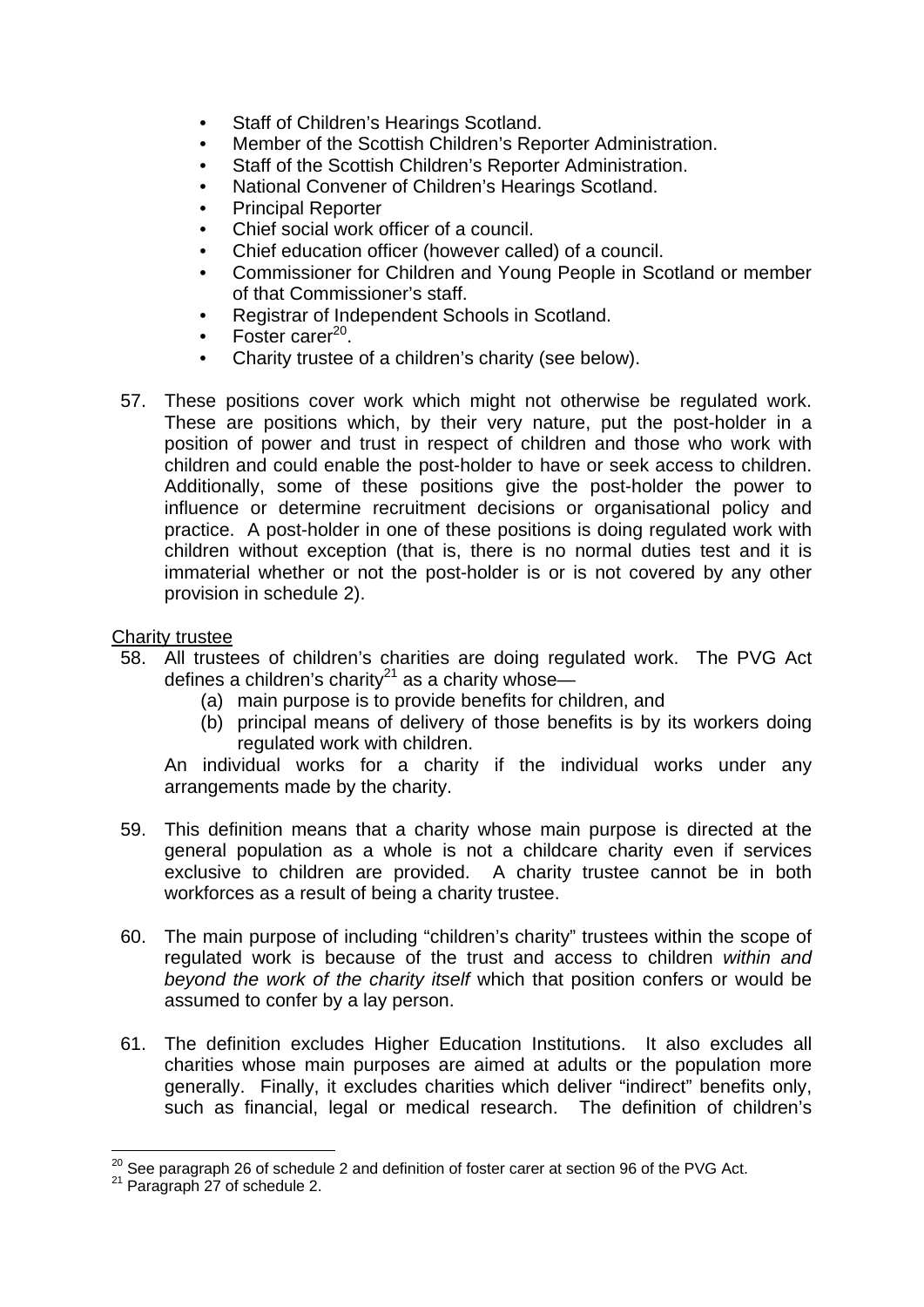charities covers those charities which would most commonly be thought of as such.

#### *Day to day supervision or management of workers doing activities or in establishments*

- 62. An individual may be doing regulated work with children if they are responsible for the day to day supervision or management of someone doing regulated work either as a result of the activities that person performs or the establishment in which that person works. However, this provision does not apply to managing or supervising someone who is in one of the particular positions of trust or responsibility.
- 63. A position is likely to include day to day supervision or management of an individual where:
	- the holder of the position is responsible for the management, supervision, appraisal, training and immediate welfare of the individual (but note that responsibility for the recruitment, discipline and dismissal may reside with a dedicated HR department in large organisations);
	- the holder of the position meets regularly with the individual to discuss and review the individual's work;
	- the holder of the position quality assures the individual's work (for example, by being present on occasion or reviewing outputs); or
	- a person more senior than the holder of the position would hold that person responsible for any failing in respect of the individual's work.
- 64. Individuals above that first line of supervision or management are not doing regulated work because of their day to day responsibilities unless their normal duties include standing in for the front-line manager. Having said that, the professional role of a second-line manager or above could mean that the person is doing regulated work irrespective of any management responsibilities that they have.

Collective responsibility

- 65. Collective responsibility for a policy, process or organisation does not necessarily equate to collective responsibility for day to day supervision or management of workers. Even where the day to day supervision or management of an individual is the collective responsibility of a group, it is not the intention of the PVG Act that all members of the group are themselves doing regulated work and therefore expected to become PVG Scheme members. In such circumstances, it is preferable that one member of the group takes primary responsibility for the day to day supervision or management of the individual, at least in respect of the aspects of their work that are regulated work. It is also important to consider the "day to day" element of the test.
- 66. For example, a Kirk Session might have collective responsibility for youth work in a church. However, it is unlikely that many members have responsibility for the day to day supervision or management of the youth worker. It should be possible to allocate responsibilities such that only one of their number (one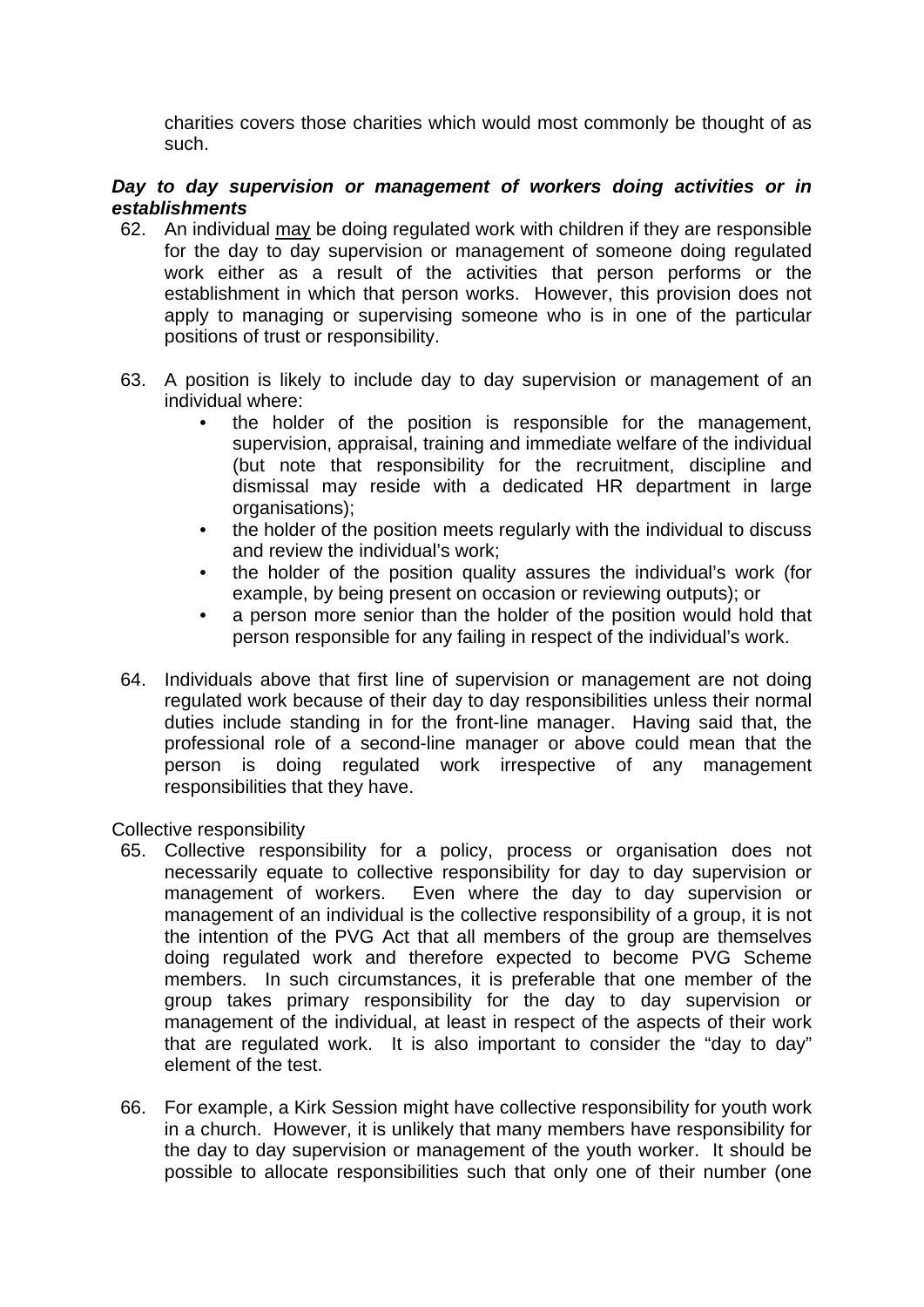might expect this to be the Minister) is doing regulated work by virtue of this function.

### **2.5 – Step 3: Regulated work with adults**

- 67. Schedule 3 of the PVG Act defines regulated work with adults. This schedule has been amended by Scottish Statutory Instrument 2010 No 446.
- 68. This section focuses on work which may be within scope of regulated work with adults:
	- (a) a position whose normal duties include carrying out particular activities;
	- (b) a position whose normal duties include work in particular establishments;
	- (c) particular positions of trust or responsibility; or
	- (d) a position whose normal duties include the day to day supervision or management of an individual doing regulated work with adults by virtue of the activities the individual carries out or work the individual does in establishments.
- 69. It is important to read section 2.6 about normal duties and section 2.7 to see whether any of the exceptions apply. Note that normal duties qualifies: work carrying out activities; work in establishments; and day to day supervision or management of an individual carrying out those activities or working in those establishments. But it does not qualify the particular positions of trust and responsibility; an individual who works in one of those positions will always be doing regulated work. Where there are exceptions which apply to the type of work listed below, these are referenced by numbers in square brackets and further explanation can be found in section 2.7.
- 70. Note that work that involves having access to financial or medical records or "sensitive" information is not regulated work.

## *Activities*

- 71. An individual may be doing regulated work with adults if their work involves any of the following activities (as part of their normal duties):
	- Caring for protected adults. [5]
	- Teaching, instructing, training or supervising protected adults. [1]
	- Being in sole charge of protected adults. [1]
	- Providing assistance, advice or guidance to a protected adult or particular protected adults which relates to physical or emotional wellbeing, education or training. Advice or guidance in relation to spiritual matters or spiritual well-being is considered to be captured by advice on emotional well-being and so is within the scope of this provision. [1]
	- Inspecting adult care services<sup>22</sup> (including inspecting any premises used for the purposes of providing such services).

<sup>1</sup>  $22$  "Adult care service" is defined at schedule 3, paragraph 7 of the 2007 Act.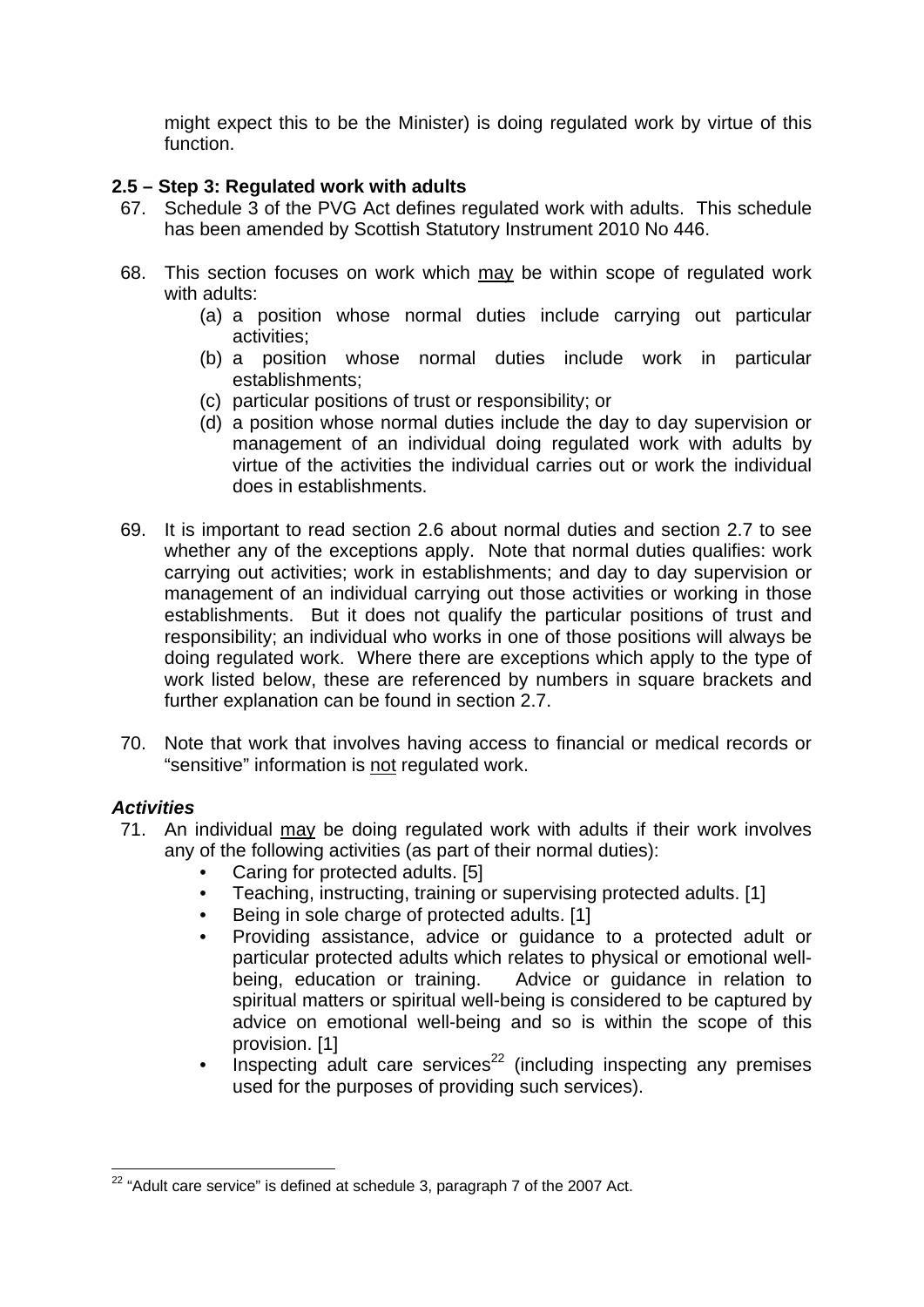#### Sole charge of protected adults

72. Remembering that for an individual to be a protected adult, they must be in receipt of one of the services mentioned in paragraph 20 above, there are only limited circumstances where an individual is likely to be doing regulated work with adults only by virtue of being in sole charge of protected adults. These circumstances are most likely to be community bus or contract taxi services delivered as part of one of those services. The drivers of such vehicles, if the protected adult is unaccompanied by a relative or carer, are likely to be in sole charge of protected adults.

## *Establishments*

- 73. An individual may be doing regulated work with adults if they work in any of the following establishments (as part of their normal duties):
	- A care home meaning accommodation occupied mainly or exclusively by individuals aged 16 or over which is provided by an organisation carrying on a care home service<sup>23</sup>.[7]
	- A residential establishment or accommodation occupied exclusively or mainly by individuals aged 16 or over which is provided by, or the provision of which is secured by, a council under social work<sup>24</sup> or mental health legislation<sup>25</sup>.[7]
- 74. One exception applies to positions in all these establishments, namely that such positions are not regulated work unless:
	- doing anything permitted or required in connection with the position gives the person the opportunity to have unsupervised contact with protected adults; and
	- any contact with protected adults, when the holder of the position is doing anything permitted or required in connection with the position, is more than incidental.
- 75. This is explained in section 2.7.

## *Positions*

- 76. An individual is doing regulated work with adults if they hold any of the following positions (note there is no normal duty qualification or other exceptions which apply):
	- Member of certain<sup>26</sup> council committees, joint committees or subcommittees concerned with the provision of education, accommodation, social services or health care services to protected adults.
	- Chief social work officer of a council.
	- Charity trustee of certain charities (see below).

<sup>&</sup>lt;sup>23</sup> As defined in schedule 12, paragraph 2 of the Public Services Reform (Scotland) Act 2010.

<sup>24</sup> The Social Work (Scotland) Act 1968.<br>
<sup>24</sup> The Social Work (Scotland) Act 1968.<br>
<sup>25</sup> Section 25 (provision of care and support services by local authority) of the Mental Health (Care and Treatment) (Scotland) Act 2003.

<sup>&</sup>lt;sup>26</sup> See paragraph 10 of schedule 3 for full details.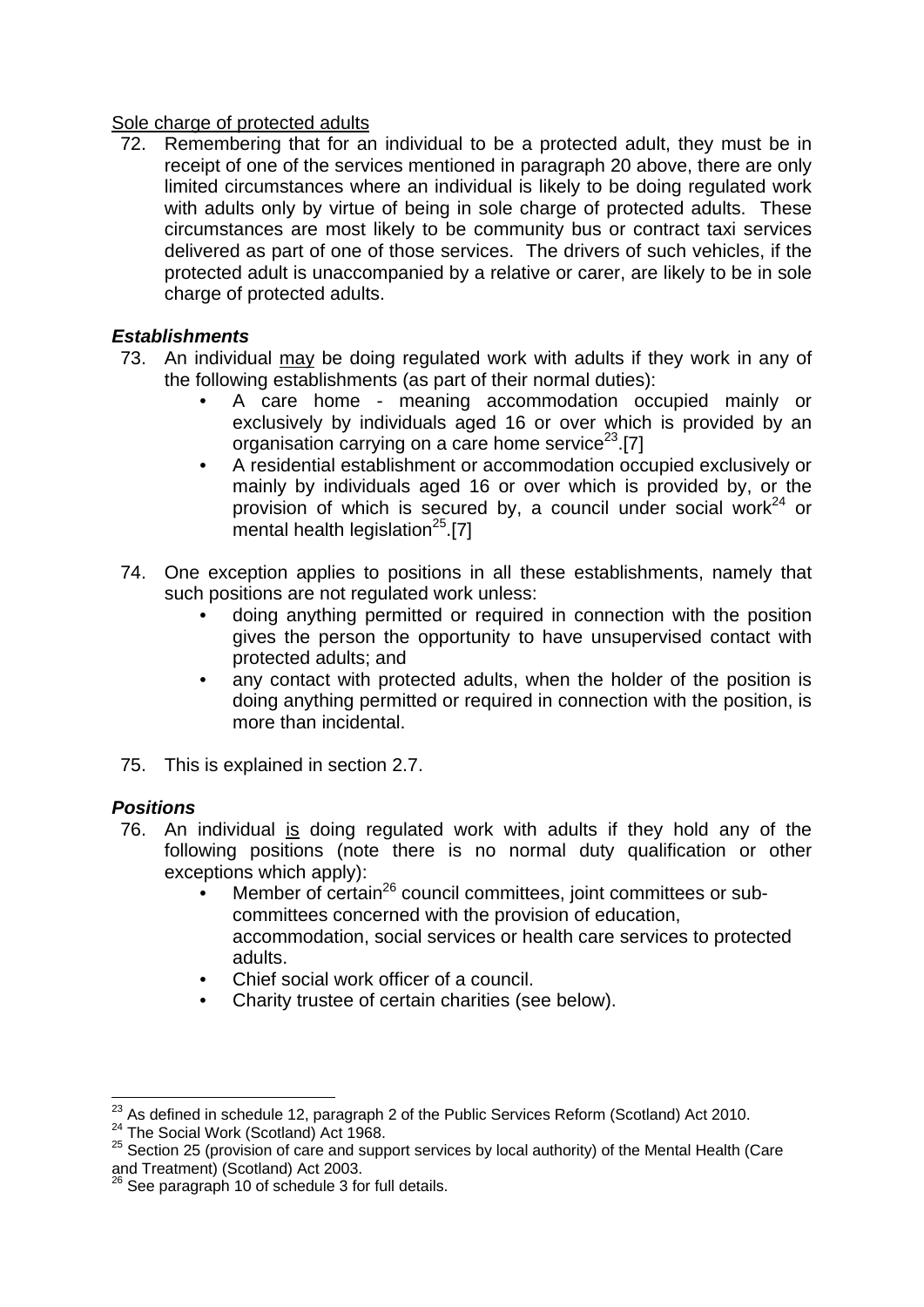#### Charity trustee

- 77. All trustees of certain charities as defined in the PVG Act are doing regulated work with adults. These charities are whose—
	- (a) main purpose is to provide benefits for protected adults, and
	- (b) principal means of delivery of those benefits is by its workers doing regulated work with adults.

An individual works for a charity if the individual works under any arrangements made by the charity.

- 78. This definition means that a charity whose main purpose is directed at the general population as a whole is not a charity for protected adults even if services exclusive to protected adults are provided. A charity trustee cannot be in both workforces as a result of being a charity trustee.
- 79. The provision mirrors that for regulated work with children (see section 2.4).

#### *Day to day supervision or management of workers doing activities or in establishments*

- 80. An individual may be doing regulated work with adults if they are responsible for the day to day supervision or management of an individual doing regulated work through the activities the individual performs or the establishments in which the individual works. But note this provision on supervision of an individual does not cover supervising an individual who is in one of the particular positions of trust or responsibility.
- 81. The discussion of day to day supervision and management in section 2.4 applies equally here.

#### **2.6 – Step 4: Normal duties**

- 82. The concept of normal duties is extremely important in limiting the scope of regulated work. For an activity or work in an establishment to be regulated work, the carrying out of the activity or the work in the establishment must be part of the individual's normal duties.
- 83. Normal duties can be considered as something the individual might be expected to do as part of their post on an ongoing basis, for example appearing in a job description. Normal duties exclude one-off occurrences and unforeseeable events (that is, events that are one of a kind, unique, not repeated or not done again).
- 84. No particular frequency for undertaking the work or duration of work is specified in the Act as these will depend on the context. There should, however, be some formality to it in that it must be part of the normal duties.
- 85. An activity or work is likely to be "normal duties" when:
	- it appears in an individual's job description, task description or contract (but these should not be manipulated to stretch the boundary of the PVG Scheme);
	- it can reasonably be anticipated; or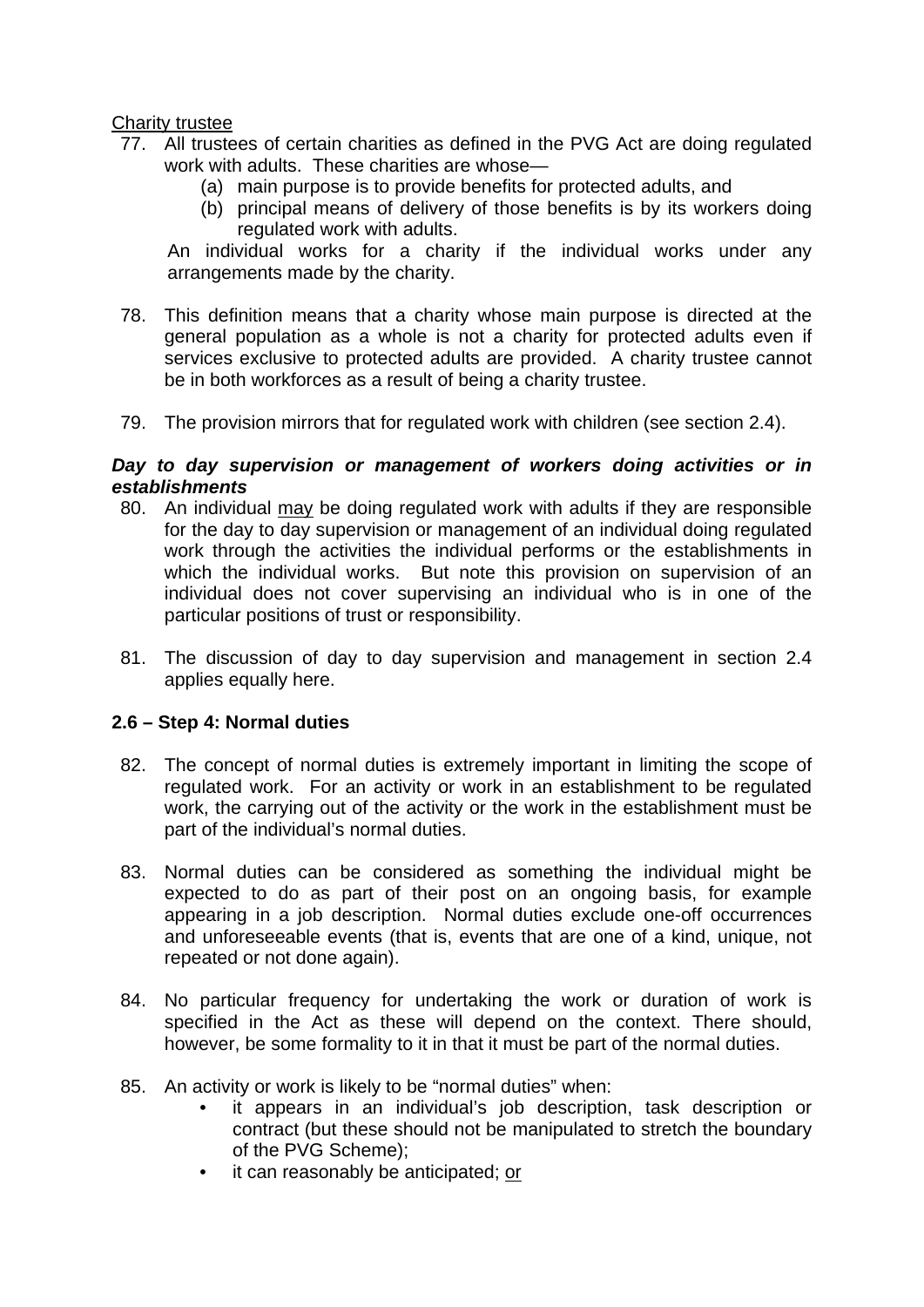- it is not of an ad hoc nature.
- 86. An activity or work is unlikely to be "normal duties" when:
	- done in response to an emergency (unless by an emergency worker);
	- arranged at the last minute to stand in for sickness or other unexpected absence of another worker; or
	- done as a one-off activity of short duration which is not part of the individual's normal routine or occupation.
- 87. Note that *pre-arranged* stand-ins or substitutes may also come within the scope of the PVG Scheme, if this has been formalised with them in advance.

### **2.7- Step 5: Exceptions to regulated work**

88. The following exceptions only apply in the specific circumstances set out in the previous sections. They must be read in that context.

### *[1] - Incidental activity*

- 89. The scope of regulated work is narrowed by the incidental test. Some, but not all, activities with children or protected adults are excluded from being regulated work if the activity is occurring incidentally to working with individuals who are not children or protected adults.
- 90. An activity is likely to be incidental when:
	- open to all (characterised by where the event is held, where it is advertised, admission policy etc.);
	- attractive to a wide cross-section of society; or
	- attendance is discretionary.
- 91. An activity is unlikely to be incidental when:
	- targeted at children or protected adults (perhaps characterised by where the event is held, where it is advertised, admission policy etc.);
	- more attractive to children or protected adults than others; or
	- attendance is mandatory.
- 92. An important consideration is the degree to which it could be reasonably foreseen that children or protected adults would attend. Whether an activity is incidental or not is not so much about the numbers of children or protected adults attending but the purpose and intended client group for the activity. For example, an outdoor navigation skills day event advertised in a mountaineering magazine for the population in general may or may not attract some participants who are children. Whether the turnout is 5% or 50% children, the instructing of children is still an incidental activity.
- 93. If an activity is believed to be incidental, but actually attracts an overwhelming majority of children or protected adults, then the issue of whether the activity is or is not incidental should be reviewed before the next year / term / season. However, it is not practical or appropriate to change the classification of an activity "in flight".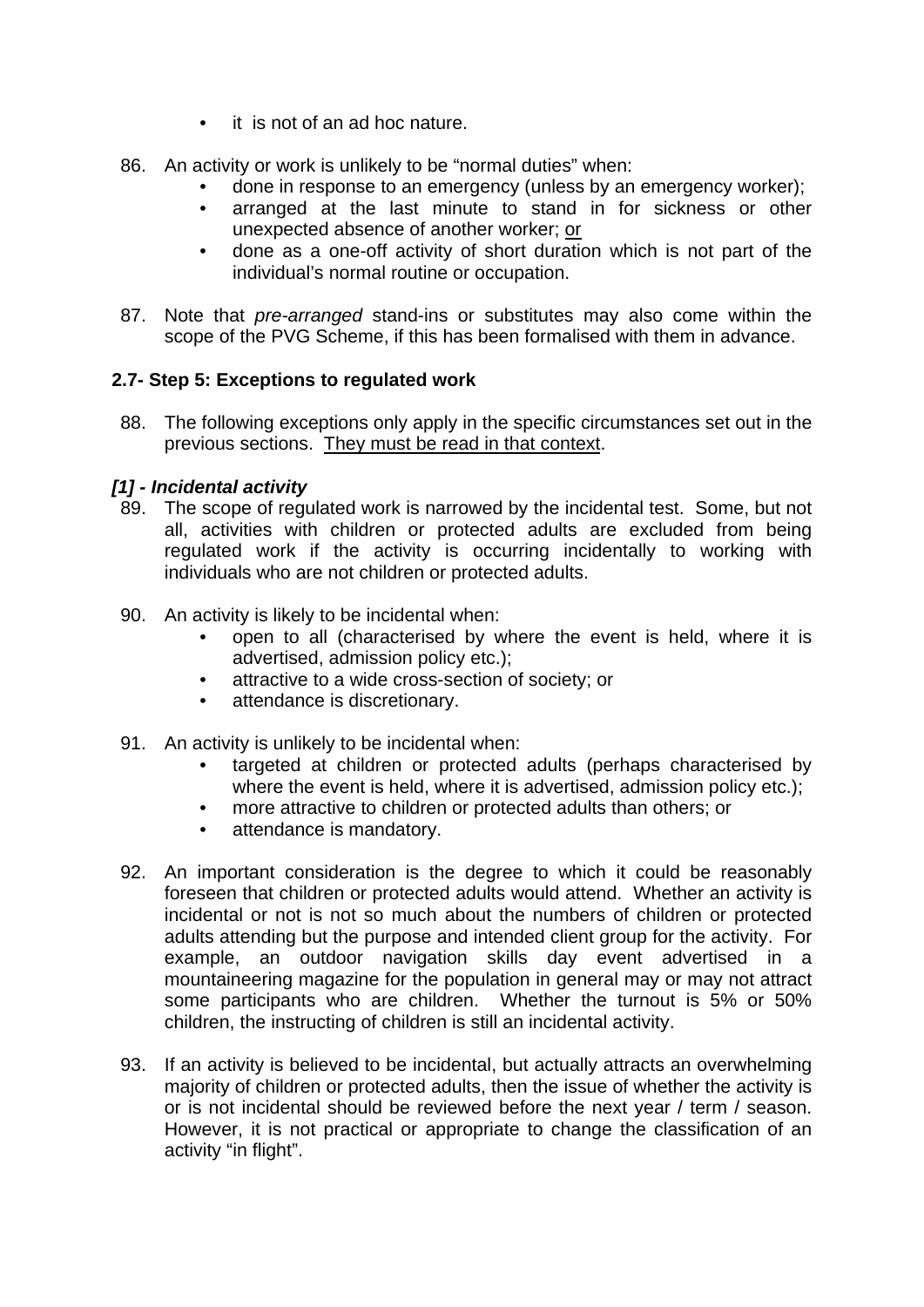## *[2] - Work with children themselves in work*

94. Some activities are excluded<sup>27</sup> from regulated work with children if they are carried out in relation to children aged 16 or 17 in the course of the children's work. This means, for example, that a shop manager recruiting or supervising children aged 16 or 17 as assistants (whether as employees or volunteers) is not within the scope of regulated work with children.

## *[3] - Work with children themselves in employment*

95. Some activities are excluded<sup>28</sup> from regulated work with children if they are carried out in relation to children under the age of 16 in the course of the children's employment*.* "Employment" is defined in section 97. Employment means paid employment whether under a contract of service or apprenticeship or under a contract for services. Work is much wider than employment in the PVG Act. This means, for example, that a shopkeeper employing a 14 yearold to do a paper round is outside the scope of regulated work.

## Younger children on work experience

96. Individuals working with children aged 16 or 17 on work experience are exempt by paragraph 2(a) of schedule 2 as the children are themselves working. In respect of younger children on work experience (and who are not themselves employed), neither paragraph 2(a) or (b) of schedule 2 offers any exemption. But it is to be expected that most employees in the host organisation working with such children would not be doing regulated work because their interaction with the children would either: not be one of the activities; not be their normal duties; or be incidental. Each case has to be assessed on its own merits. For example, any care offered to children on a work placement would have to be above and beyond what is normally provided to employees for this to be any more than incidental. In practice, only any individual(s) allocated special responsibilities for the children for the entire duration of their placement is (are) likely to be doing regulated work.

# *[4] – Opportunity for contact*

- 97. Some activities<sup>29</sup> are only regulated work with children if doing anything permitted or required in connection with the position gives the holder of the position the opportunity to have contact with children. A cleaner, for example, in the head office of an organisation providing care home services would not be regarded as doing regulated work with children.
- 98. Contact usually means physical proximity. However, in some limited circumstances it might also include remote communications such as telephone or email.
- 99. Opportunity for contact with children means that there is a reasonable expectation, but not necessarily certainty, of contact with children. For example, an individual who is walking down a school corridor during the school day has the opportunity for contact with children. Whether or not the opportunity materialises, that is, whether the individual actually meets any

<sup>&</sup>lt;sup>27</sup> Paragraph 2(a) of schedule 2 to the PVG Act.

<sup>&</sup>lt;sup>28</sup> Paragraph 2(b) of schedule 2 to the PVG Act.<br><sup>29</sup> Namely those at paragraphs 9 and 10 of schedule 2.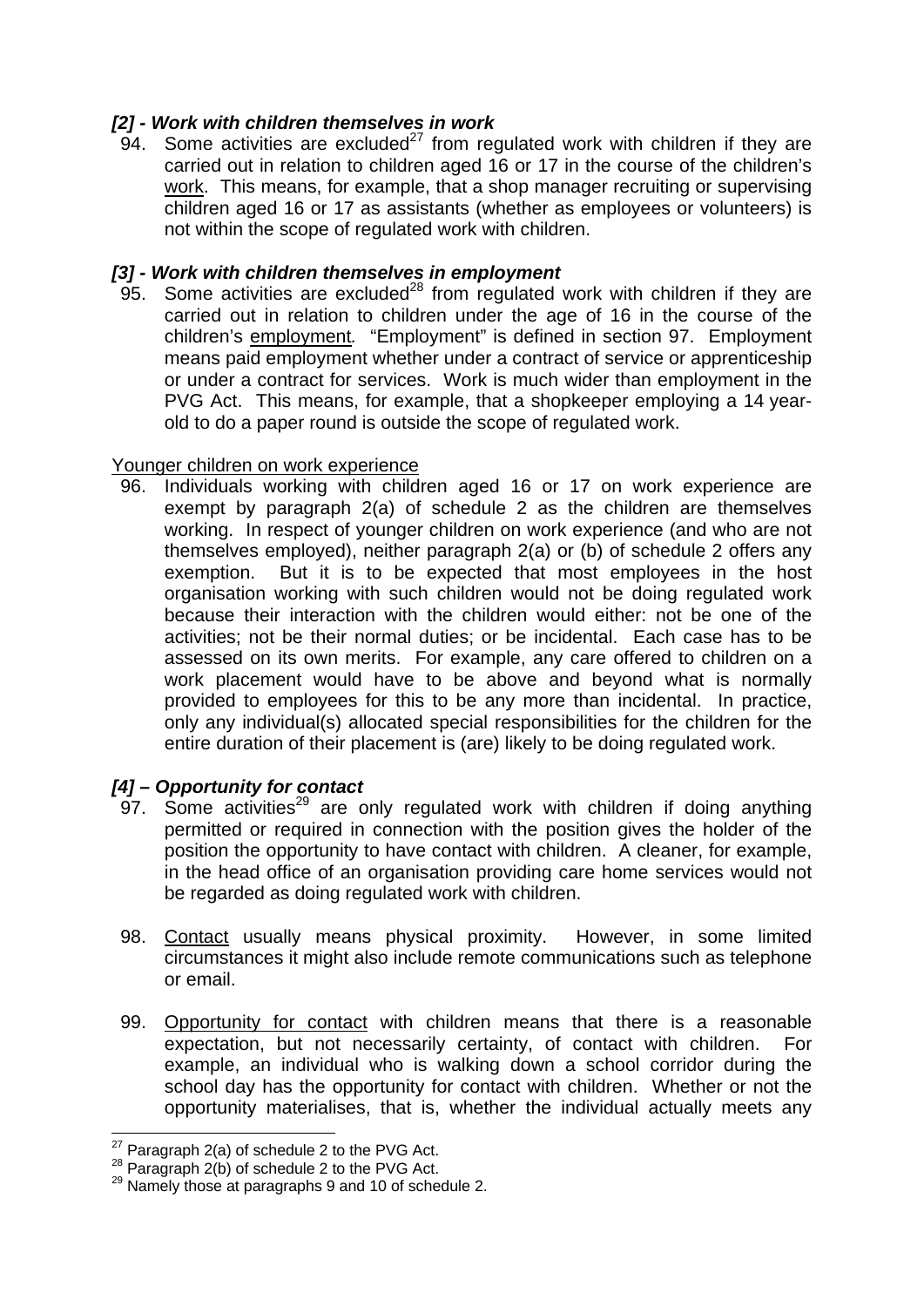children, will vary from instance to instance and is not relevant to the assessment.

### *[5] - Incidental activity (caring for adults)*

100. Remember that 16 and 17-year-olds can be both children and protected adults. This exception to caring for protected adults $30$  relates to an activity involving caring for protected adults under the age of 18 which is merely incidental to caring for children generally. Incidental activity is explained at [1] above. This application of the incidental test is different to the others, which apply it to the population in general, because receipt of care services makes an individual a protected adult. This exception excludes from regulated work with adults, work which primarily involves caring for children.

### *[6] – Establishments: children*

- 101. Work in an establishment<sup>31</sup> is not regulated work with children unless doing anything permitted or required in connection with the position gives the person the opportunity to have unsupervised contact with children. Unsupervised contact with children is defined in the PVG Act, see section 2.4 above.
- 102. The establishments identified in Part 3 were included in schedule 2 because they are places where there is the potential opportunity for workers having close, unsupervised proximity to children which may allow an unsuitable person the possibility of either "grooming" a child over a period of time or more immediate inappropriate behaviour.
- 103. Most "front-line" workers in these establishments will anyway be doing regulated work by virtue of their activities, especially: caring for children; teaching, instructing, training or supervising children; and being in sole charge of children. These provisions would cover teachers, nurses and doctors in children's hospitals, staff in children's detention institutions etc., irrespective of work in establishments.
- 104. If an individual's normal duties in an establishment do not involve an activity that is regulated work or provide the opportunity for unsupervised contact with children, then they are not doing regulated work.
- 105. The effect of this exception is twofold. Firstly, any individual working in an establishment, or part of an establishment, where no children are present is outside the scope of regulated work. Secondly, any individual working in an establishment where children who are otherwise being cared for, taught or supervised are present is not *by this fact alone (the fact that they are working in an establishment)* within the scope of regulated work.
- 106. The phrase "doing anything permitted or required in connection with the position" precludes individuals who create an opportunity for unsupervised contact with children by acting outside their authority. For example, a builder who was permitted to work in a part of a school which was sealed off for

<sup>&</sup>lt;u>.</u>  $30$  Paragraph 2 of schedule 3 to the PVG Act.<br> $31$  Part 3 of schedule 2 to the PVG Act.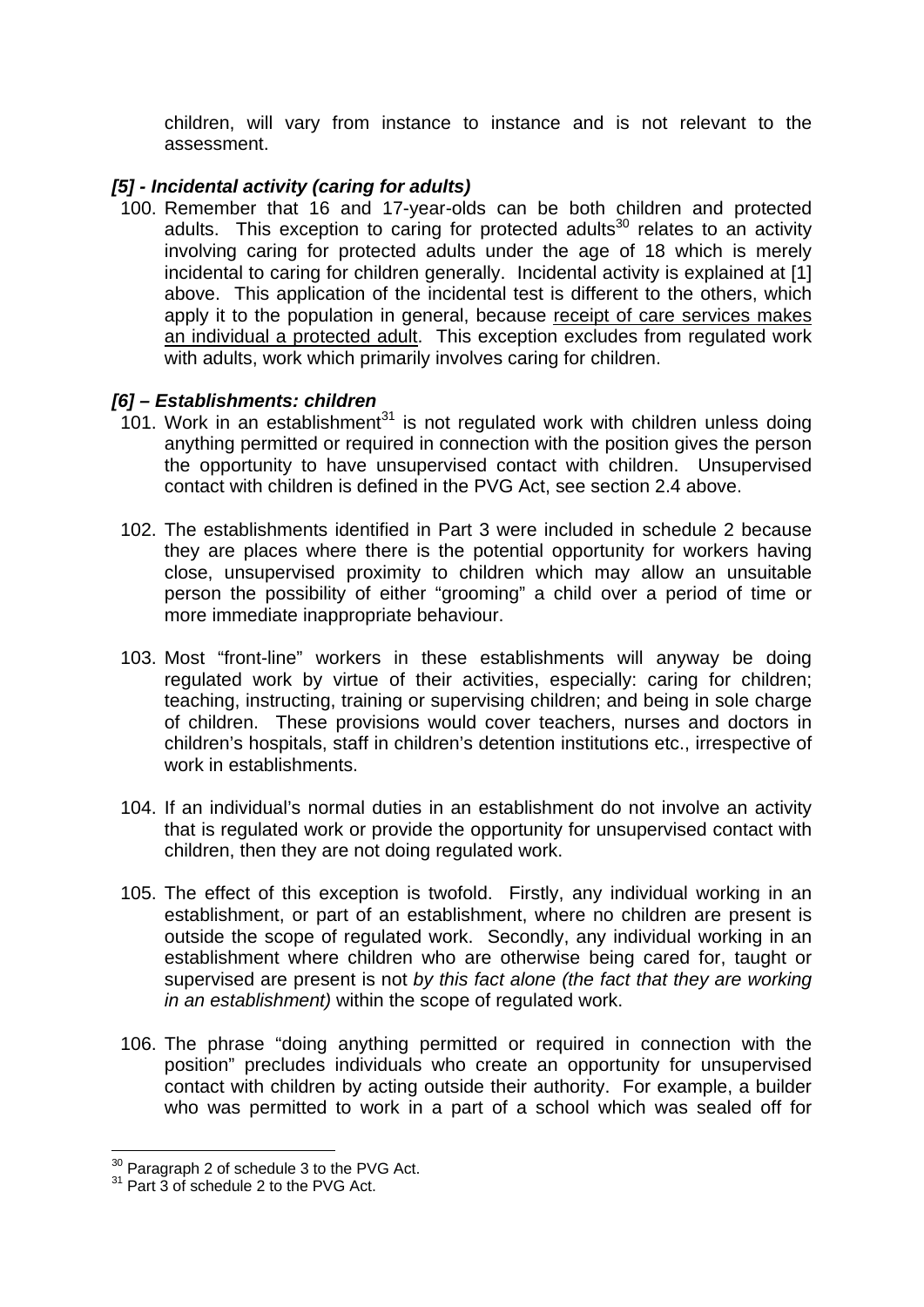refurbishment but who strays into a part of the school which is in active use is going beyond what is permitted or required of him. The appropriate protection here is the prevention of unauthorised access to facilities which then afford the possibility of contact rather than access to PVG Scheme membership and disclosure records.

- 107. The exception takes out from the scope of regulated work, for example, a builder doing renovation work in a school building over the summer holidays or outside school hours when there are no children present. It also excludes the postman who delivers to a school's main reception every day but does not have unsupervised contact with children. Another exclusion might be the driver of the "gritting lorry" that comes round at 7.00 a.m. before any pupils have arrived.
- 108. However, positions such as a school caretaker or ward cleaner in a children's hospital can reasonably be anticipated to provide the opportunity for unsupervised contact with children and these are within the scope of regulated work.

#### Parent Council meetings and other activities on school premises

- 109. Parent Councils, Combined Parent Councils or other parental bodies meeting in a school (or other educational establishment) either when there are no children present (for example, evenings) or in the presence of a responsible person (for example, a teacher or headmaster) are excluded from regulated work. However, Parent Councils, Combined Parent Councils or other parental bodies meeting in an educational establishment at times when children are present and in the absence of a responsible person are likely to come within the scope of regulated work (depending on the precise arrangements). But it should be possible for schools to make arrangements to ensure that parents attending Parent Council meetings are not doing regulated work with children by, for example, arranging for them all to be picked up from reception and taken to the meeting room.
- 110. An evening class for adults taking place on school premises would normally be ruled out from the scope of regulated work by this exception by virtue of the lack of opportunity for unsupervised contact with children.

## *[7] – Establishments: adults*

- 111. Work in an establishment $32$  is not regulated work with adults unless:
	- doing anything permitted or required in connection with the position gives the person the opportunity to have unsupervised contact with protected adults; and
	- the contact with protected adults, when the holder of the position is doing anything permitted or required in connection with the position, is more than incidental.
- 112. The PVG Act defines "unsupervised contact with protected adults" to mean contact with protected adults in the absence of an individual doing regulated

1

 $32$  Part 3 of schedule 3 to the PVG Act.